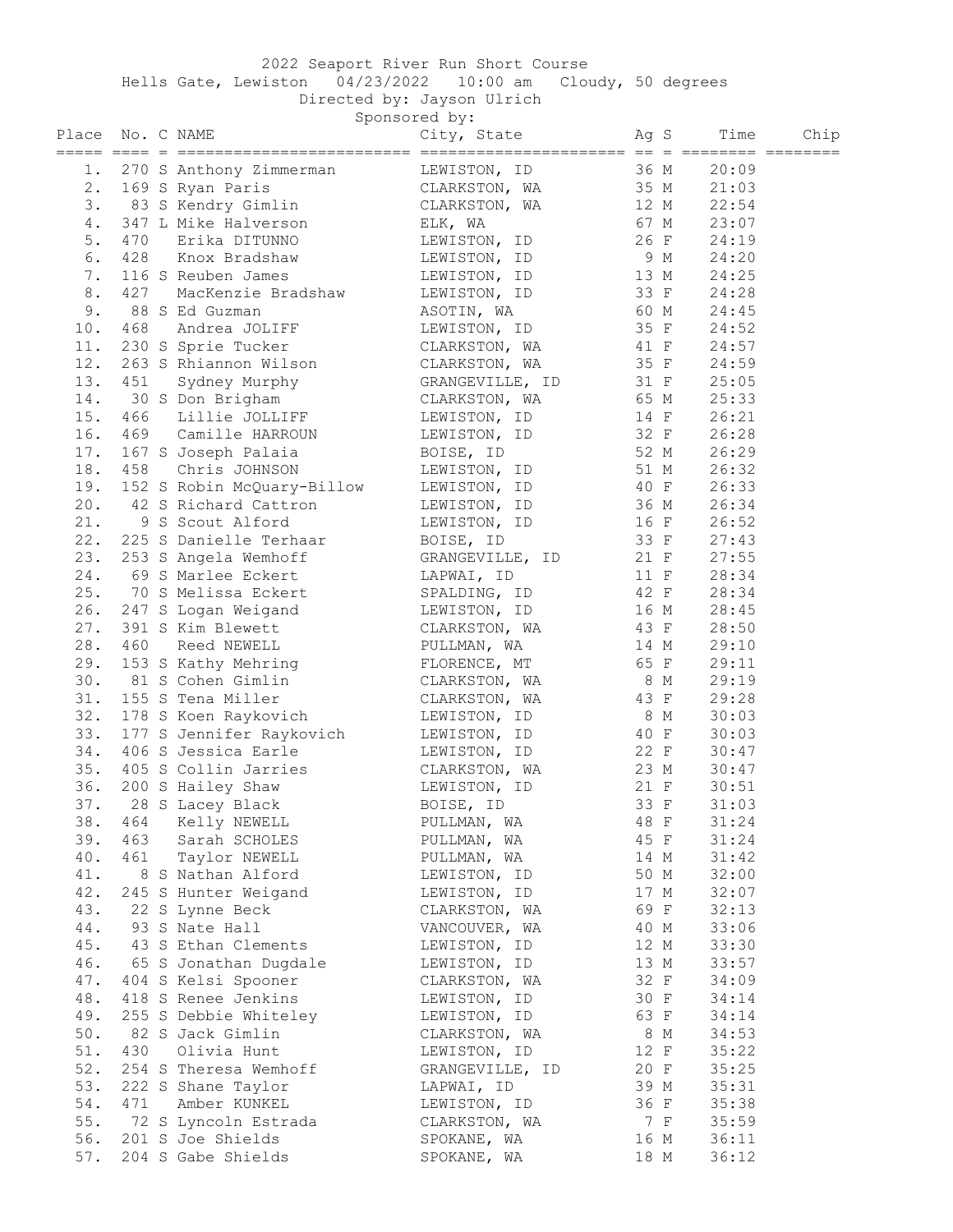| 58.  |     | 19 S Ryder Barton          | LEWISTON, ID  | 10 M | 36:24 |
|------|-----|----------------------------|---------------|------|-------|
| 59.  |     | 236 S Kim Waterhouse       | LEWISTON, ID  | 68 M | 36:36 |
| 60.  |     | 449 Kim MATSON             | LEWISTON, ID  | 55 F | 36:55 |
| 61.  |     | 459 Delray MACKEY          | LEWISTON, ID  | 66 F | 36:55 |
| 62.  |     | 1 S Melissa Abrams         | MOSCOW, ID    | 42 F | 37:28 |
| 63.  |     | 408 S Karen Poole          | CLARKSTON, WA | 34 F | 37:32 |
| 64.  |     | 407 S Alexi Mast           | LEWISTON, ID  | 30 F | 37:35 |
| 65.  | 467 | Lila JOLLIFF               | LEWISTON, ID  | 9 F  | 37:37 |
| 66.  |     | 115 S Jennifer James       | LEWISTON, ID  | 37 F | 38:11 |
| 67.  | 448 | Thomas CALLERY             | LEWISTON, ID  | 69 M | 38:14 |
| 68.  |     | 125 S Jeff Knapp           | CLARKSTON, WA | 57 M | 38:33 |
| 69.  | 438 | Jake TATKO                 | LEWISTON, ID  | 21 M | 39:06 |
| 70.  |     | 94 S Teresa Hall           | LEWISTON, ID  | 67 F | 39:40 |
| 71.  |     | 141 S Andrea McAtee        | LEWISTON, ID  | 56 F | 41:13 |
| 72.  | 431 | McKenzie Kelso             | LEWISTON, ID  | 25 F | 41:22 |
| 73.  |     | 403 S Ethan Coursey        | LEWISTON, ID  | 14 M | 41:33 |
| 74.  |     | 192 S Sara Schneider       | LEWISTON, ID  | 24 F | 41:50 |
| 75.  |     | 191 S Jina Schneider       | LEWISTON, ID  | 56 F | 41:51 |
| 76.  |     | 156 S Dinah Miltenberger   | CLARKSTON, WA | 53 F | 42:16 |
| 77.  |     | 13 S Rich Attebury         | MOSCOW, ID    | 79 M | 42:19 |
| 78.  |     | 6 S Charlie Alford         | LEWISTON, ID  | 13 F | 42:20 |
| 79.  |     | 457 Eli LINDIELL           | LEWISTON, ID  | 15 M | 42:22 |
| 80.  |     | 447 Kaylynn OSBURN         | LEWISTON, ID  | 16 F | 42:22 |
| 81.  |     | 68 S Matthew Duhdale       | LEWISTON, ID  | 15 M | 42:22 |
| 82.  |     | 31 S Kerry Brink           | OROFINO, ID   | 51 F | 42:25 |
| 83.  |     | 75 S Ferrell Fletcher      | LEWISTON, ID  | 78 M | 42:44 |
| 84.  |     | 251 S Christy Weigand      | FLORENCE, MT  | 52 F | 43:02 |
| 85.  |     | 118 S Vicki Johnson        | FLORENCE, MT  | 66 F | 43:02 |
| 86.  |     | 48 S Dorothy Cox           | FLORENCE, MT  | 70 F | 43:03 |
| 87.  |     | 145 S Kooper McMurry       | LEWISTON, ID  | 7 M  | 43:57 |
| 88.  |     | 144 S Klaire McMurry       | LEWISTON, ID  | 7 F  | 43:59 |
| 89.  |     | 207 S Chelby Smith         | LEWISTON, ID  | 28 F | 43:59 |
| 90.  |     | 78 S Mary Ann Funk         | LEWISTON, ID  | 59 F | 44:08 |
| 91.  |     | 79 S Scott Funk            | LEWISTON, ID  | 60 M | 44:08 |
| 92.  |     | 413 S Jaquelyn Konen       | LEWISTON, ID  | 3 F  | 45:31 |
| 93.  |     | 412 S Jennifer Konen       | LEWISTON, ID  | 35 F | 45:32 |
| 94.  |     | 129 S Jim Liou             | MOSCOW, ID    | 75 M | 45:35 |
| 95.  |     | 67 S Ron Dugdale           | LEWISTON, ID  | 68 M | 45:48 |
| 96.  |     | 124 S Gene Knapp           | CLARKSTON, WA | 83 M | 46:29 |
|      |     | 97. 12 S Nancy Attebury    | MOSCOW, ID    | 70 F | 46:31 |
| 98.  |     | 410 S Quinn Hechtner       | LEWISTON, ID  | 5 F  | 46:47 |
| 99.  |     | 326 L Robin Hechtner       | LEWISTON, ID  | 63 F | 46:48 |
| 100. |     | 193 S Geralyn Seale        | LEWISTON, ID  | 63 F | 47:11 |
| 101. |     | 393 S Kate Webber          | LEWISTON, ID  | 59 F | 47:12 |
| 102. |     | 106 S Abby Hites           | LEWISTON, ID  | 5 F  | 47:14 |
| 103. |     | 165 S Taylor Noble         | JULIAETTA, ID | 21 F | 47:14 |
| 104. |     | 21 S Travis Bartschi       | LEWISTON, ID  | 46 M | 47:15 |
| 105. |     | 241 S Courtney Wear        | CLARKSTON, WA | 30 F | 47:16 |
| 106. |     | 17 S Jill Balmer           | LEWISTON, ID  | 59 F | 47:18 |
| 107. |     | 240 S Louann Watson        | LEWISTON, ID  | 58 F | 47:19 |
| 108. |     | 107 S Mary Hites           | LEWISTON, ID  | 61 F | 47:21 |
| 109. |     | 143 S Gene McCollum        | ASOTIN, WA    | 67 M | 47:37 |
| 110. |     | 142 S Cheri McCollum       | ASOTIN, WA    | 60 F | 47:37 |
| 111. |     | 32 S Charlene Brocke       | KAMIAH, ID    | 56 F | 47:53 |
| 112. |     | 61 S Luke Davis            | BOISE, ID     | 41 M | 48:15 |
| 113. |     | 189 S Rosanna Satterfield  | BOISE, ID     | 39 F | 48:28 |
| 114. |     | 398 S Emma Satterfield     | DENVER, CO    | 27 F | 48:28 |
| 115. |     | 208 S Rhonda Smith         | HAYDEN, ID    | 64 F | 48:28 |
| 116. |     | 91 S Daniel Hall           | LEWISTON, ID  | 65 M | 48:32 |
| 117. |     | 101 S Donald Heath-Simpson | JULIAETTA, ID | 71 M | 48:33 |
| 118. |     | 74 S Carol Fletcher        | LEWISTON, ID  | 76 F | 49:14 |
| 119. |     | 128 S Patty Leachman       | LEWISTON, ID  | 67 F | 49:16 |
| 120. |     | 126 S Toni Kraut           | LEWISTON, ID  | 68 F | 49:17 |
|      |     |                            |               |      |       |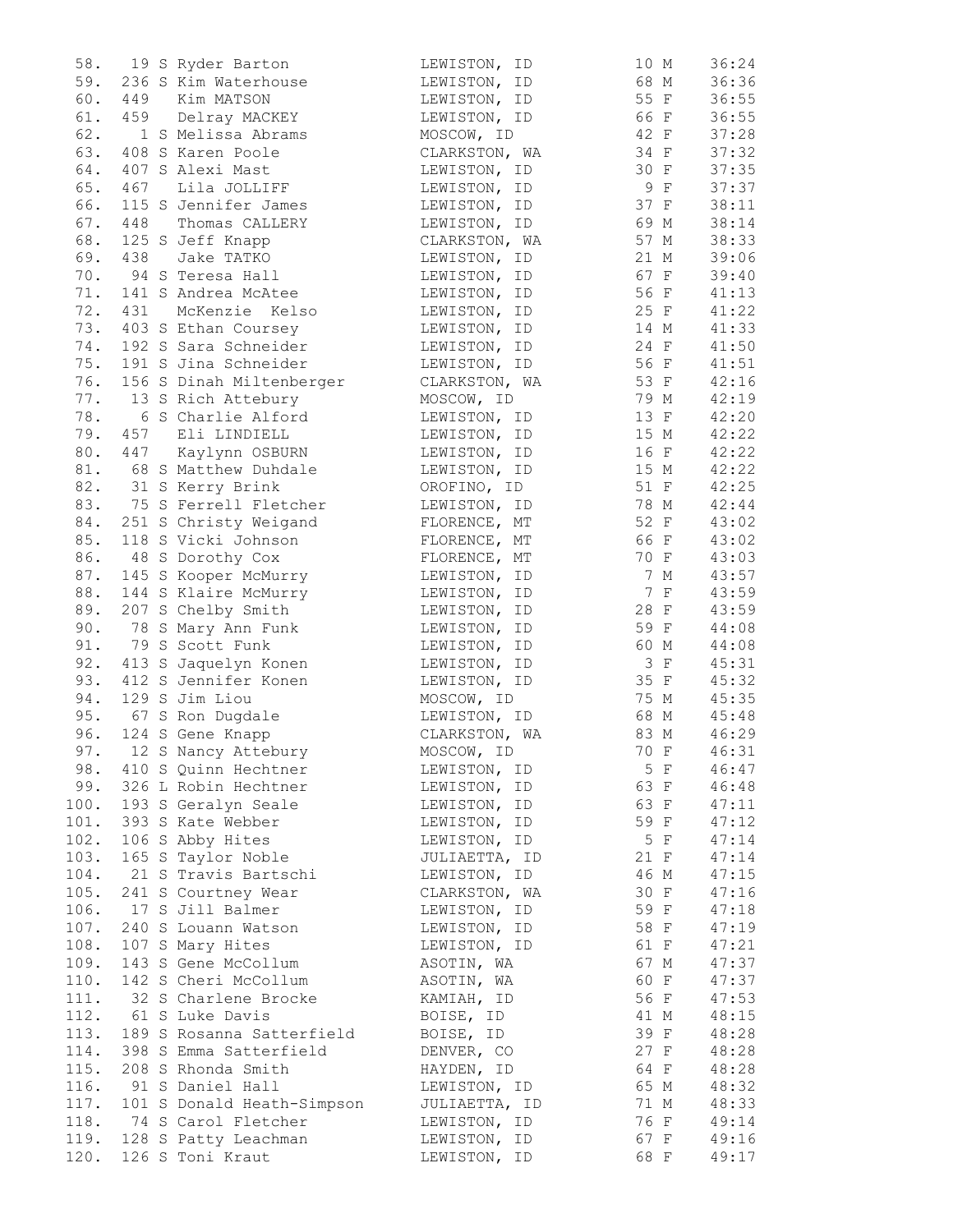|      |          | 121. 209 S Kathy Snyder                                | LEWISTON, ID                | 71 F | 49:28 |
|------|----------|--------------------------------------------------------|-----------------------------|------|-------|
|      |          | 122. 265 S Deeann Wittman                              | LAPWAI, ID                  | 55 F | 49:35 |
|      |          | 123. 182 S Trish Reynolds                              | CLARKSTON, WA               | 52 F | 49:36 |
| 124. |          | 109 S Frankie Holyfield                                | LEWISTON, ID                | 54 F | 49:40 |
| 125. |          | 87 S Shalynn Gutzman                                   | LEWISTON, ID                | 23 F | 49:40 |
| 126. |          | 108 S Sandy Holt                                       | LAPWAI, ID                  | 71 F | 49:45 |
| 127. |          | 130 S Linda Liou                                       | MOSCOW, ID                  | 64 F | 49:45 |
| 128. |          | 166 S Alisha Nyberg                                    | KENNEWICK, WA               | 35 F | 49:47 |
| 129. |          | 435 Randi PARIS                                        | CLARKSTON, WA               | 29 F | 49:47 |
|      |          | 130. 439 Heather MCCOON                                | CLARKSTON, WA               | 25 F | 49:55 |
|      |          | 131. 452 Jenny HIEBERT                                 | LEWISTON, ID                | 25 F | 49:56 |
|      |          | 132. 164 S Michaela Neet                               | CLARKSTON, WA               | 38 F | 49:57 |
|      |          | 133. 123 S Jacie Kincheloe                             | CLARKSTON, WA               | 42 F | 49:57 |
| 134. |          | 110 S Louise Howard                                    | LEWISTON, ID                | 69 F | 49:59 |
|      |          | 135. 27 S Kathy Berg                                   | COLVILLE, WA                | 65 F | 50:02 |
|      |          | 136. 147 S Olivia McNeely                              | MOSCOW, ID                  | 45 F | 50:02 |
|      |          | 137. 26 S Carl Berg                                    | COLVILLE, WA                | 65 M | 50:02 |
|      |          | 138. 150 S Tyge McNeely                                | MOSCOW, ID                  | 5 M  | 50:03 |
|      |          | 139. 10 S Heidi Armstrong                              | MOSCOW, ID                  | 50 F | 50:14 |
|      |          | 140. 267 S Dee Dee Wood                                | LEWISTON, ID                | 55 F | 50:27 |
|      | 141. 481 | Anna Bosshardt                                         |                             | 54 F | 50:28 |
|      |          | 142. 37 S Ruth Bursell                                 | LEWISTON, ID                | 85 F | 50:35 |
|      |          | 143. 440 Carol WALKER                                  | LEWISTON, ID                | 63 F | 50:35 |
|      |          | 144. 227 S George Topping                              | LEWISTON, ID                | 87 M | 50:38 |
|      |          | 145. 218 S Jade Steiner-Murray                         |                             | 16 F | 50:52 |
|      |          |                                                        | LEWISTON, ID                |      |       |
|      |          | 146. 15 S Aly Baerlocher<br>147. 16 S Debbi Baerlocher | LEWISTON, ID                | 64 M | 51:46 |
|      |          |                                                        | LEWISTON, ID                | 62 F | 51:46 |
|      |          | 148. 4 S Avery Alford                                  | LEWISTON, ID                | 16 F | 51:55 |
|      |          | 149. 436 Mary STONE                                    |                             | 47 F | 52:01 |
|      |          | 150. 437 Josh TATKO                                    | LEWISTON, ID                | 16 M | 52:01 |
|      |          | 151. 95 S Elena Hamner                                 | EAGLE RIVER, AK             | 22 F | 52:29 |
|      |          | 152. 203 S Tom Shields                                 | SPOKANE, WA                 | 53 M | 52:35 |
|      |          | 153. 202 S Nancy Shields                               | SPOKANE, WA                 | 52 F | 52:36 |
| 154. |          | 119 S Chelsie Key                                      | LEWISTON, ID                | 30 F | 52:41 |
|      |          | 155. 29 S Camryn Boyer                                 | LEWISTON, ID                | 19 F | 52:42 |
| 156. |          | 102 S Elizabeth Heier                                  | LEWISTON, ID                | 11 F | 52:45 |
|      |          | 157. 161 S Melissa Mueller                             | COEURD'ALENE, ID            | 42 F | 52:46 |
|      |          | 158. 213 S Ricky Spain                                 | DENVER, CO                  | 29 M | 52:54 |
|      |          | 159. 221 S Suzette Tachell                             | OROFINO, ID                 | 75 F | 52:55 |
|      |          | 160. 158 S Nancy Morrison                              | MOSCOW, ID                  | 59 F | 53:04 |
| 161. |          | 179 S Cheryl Reed                                      | MOSCOW, ID                  | 66 F | 53:04 |
| 162. |          | 103 S Morgan Heier                                     | LEWISTON, ID                | 32 F | 53:08 |
| 163. |          | 100 S Tammy Hasenoehrl                                 | LEWISTON, ID                | 60 F | 53:08 |
| 164. |          | 154 S Valerie Meyer                                    | LEWISTON, ID                | 40 F | 53:09 |
| 165. |          | 250 S Trinity Weigand                                  | LEWISTON, ID                | 18 F | 53:13 |
| 166. |          | 248 S Mark Weigand                                     | LEWISTON, ID                | 49 M | 53:13 |
| 167. |          | 2 S Abbie Acuff                                        | LEWISTON, ID                | 63 F | 53:20 |
| 168. |          | 140 S Ronald Mason                                     | LEWISTON, ID                | 59 M | 53:28 |
| 169. |          | 47 S Rich Cooke                                        | OREGON CITY, OR             | 67 M | 53:28 |
| 170. |          | 196 S Leroy Seth                                       | LAPWAI, ID                  | 85 M | 53:30 |
| 171. |          | 249 S Ruth Weigand                                     | LEWISTON, ID                | 77 F | 53:45 |
| 172. |          |                                                        |                             | 78 M |       |
| 173. |          | 246 S Jerry Weigand<br>63 S Rick Denevan               | LEWISTON, ID<br>SPOKANE, WA | 68 M | 53:45 |
|      |          |                                                        |                             |      | 53:48 |
| 174. |          | 237 S Sharon Waterhouse                                | LEWISTON, ID                | 65 F | 53:51 |
| 175. |          | 217 S Raichelle Steiner                                | LEWISTON, ID                | 40 F | 53:51 |
| 176. |          | 223 S Maureen Taylor-Regan                             | MOSCOW, ID                  | 67 F | 53:52 |
| 177. |          | 180 S Don Regan                                        | MOSCOW, ID                  | 64 M | 53:53 |
| 178. |          | 228 S Karen Trillhaase                                 | LEWISTON, ID                | 57 F | 54:13 |
| 179. |          | 229 S Marty Trillhaase                                 | LEWISTON, ID                | 65 M | 54:13 |
| 180. |          | 66 S Kevin Dugdale                                     | LEWISTON, ID                | 46 M | 54:18 |
| 181. |          | 64 S Debby Dugdale                                     | LEWISTON, ID                | 68 F | 54:18 |
| 182. |          | 46 S Regenia Comstock                                  | LEWISTON, ID                | 62 F | 54:20 |
| 183. |          | 104 S Keith Hepburn                                    | LEWISTON, ID                | 37 M | 54:25 |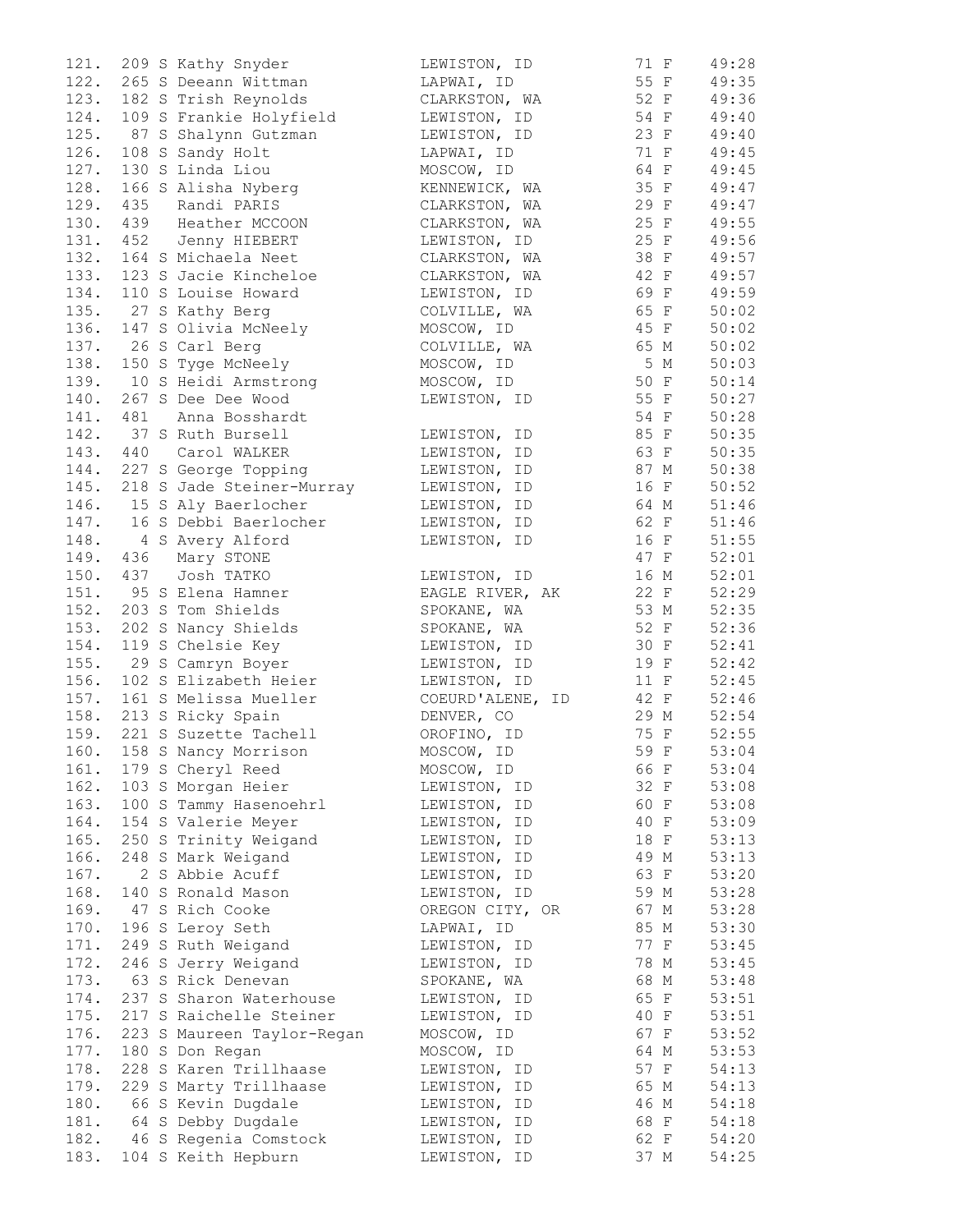| 184. |     | 105 S Makella Hepburn                                 | LEWISTON,<br>ID    | 28 F | 54:25          |
|------|-----|-------------------------------------------------------|--------------------|------|----------------|
|      |     | 185. 258 S Trina Wilkins                              | LEWISTON, ID       | 42 F | 54:27          |
|      |     | 186. 256 S Janell Wilkins                             | LEWISTON, ID       | 45 F | 54:30          |
|      |     | 187. 257 S Rick Wilkins                               | LEWISTON, ID       | 51 M | 54:30          |
| 188. | 465 | Nelia HARTWIG                                         | LEWISTON, ID       | 84 F | 54:46          |
| 189. |     | 168 S Marianne Palaia                                 | BOISE, ID          | 57 F | 54:52          |
|      |     | 190. 56 S Teresa Daily                                | HAGERMAN, ID       | 21 F | 54:52          |
|      |     | 191. 159 S Abigail Mueller                            | COEURD'ALENE, ID   | 40 F | 54:58          |
|      |     | 192. 162 S Nancy Mueller                              | COEUR D'ALENE, ID  | 65 F | 54:59          |
|      |     | 193. 54 S Hayley Daily                                | HAGERMAN, ID       | 24 F | 54:59          |
|      |     | 194. 53 S Daniel Daily                                | HAGERMAN, ID       | 24 M | 54:59          |
|      |     | 195. 58 S Kathy Dammarell                             |                    | 73 F | 55:00          |
|      |     |                                                       | BEND, OR           | 45 F |                |
|      |     | 196. 184 S Hollie Roberts                             | LEWISTON, ID       |      | 55:05          |
|      |     | 197. 80 S Robin Gilbertson                            | LEWISTON, ID       | 51 F | 55:05          |
|      |     | 198. 219 S Jessika Stout                              | LEWISTON, ID       | 20 F | 55:06          |
|      |     | 199. 185 S Zoey Roberts                               | LEWISTON, ID       | 20 F | 55:06          |
|      |     | 200. 39 S Somer Carpenter                             | LEWISTON, ID       | 42 F | 55:09          |
|      |     | 201. 394 S Rebecca Yankee                             | CLARKSTON, WA      | 34 F | 55:10          |
|      |     | 202. 20 S Brie Bartschi                               | LEWISTON, ID       | 47 F | 55:11          |
|      |     | 203. 190 S Georgia Schaefer                           | CLARKSTON, WA      | 10 F | 55:30          |
| 204. |     | 173 S Gia Paul                                        | MOSCOW, ID         | 49 F | 55:45          |
| 205. |     | 174 S Laren Paul                                      | MOSCOW, ID         | 7 F  | 55:45          |
|      |     | 206. 211 S Whitney Snyder                             | LEWISTON, ID       | 34 F | 55:52          |
| 207. |     | 210 S Trina Snyder                                    | LEWISTON, ID       | 60 F | 55:52          |
|      |     | 208. 188 S Kerri Sandaine                             | CLARKSTON, WA      | 58 F | 55:54          |
|      |     | 209. 397 S Jennifer Williams                          | ID                 | 50 F | 56:06          |
|      |     | 210. 396 S Rhonda Taylor                              | ID                 | 48 F | 56:06          |
|      |     | 211. 50 S Sharon Curtis                               | MOSCOW, ID         | 73 F | 56:27          |
|      |     | 212. 443 Lois SHIELDS                                 | SPOKANE VALLEY, WA | 74 F | 57:00          |
|      |     | 213. 462 Connor SCHOLES                               | PULLMAN, WA        | 13 M | 57:23          |
|      |     | 214. 231 S Jim Uhlman                                 | LEWISTON, ID       | 81 M | 57:45          |
|      |     | 215. 41 S Lisa Carscallen                             | MOSCOW, ID         | 51 F | 58:35          |
|      |     | 216. 35 S Toni Broyles                                | LEWISTON, ID       | 44 F | 58:36          |
|      |     |                                                       |                    | 53 F |                |
|      |     | 217. 40 S Debby Carscallen                            | MOSCOW, ID         |      | 58:37          |
|      |     | 218. 175 S Becky Pickard                              | GENESEE, ID        | 53 F | 58:38          |
|      |     | 219. 55 S Mark Daily<br>220. 59 S Mike Dammarell      | HAGERMAN, ID       | 62 M | 58:54          |
|      |     |                                                       | BOISE, ID          | 63 M | 58:55          |
|      |     | 221. 97 S Peggy Hamner                                | EAGLE RIVER, AK    | 62 F | 59:03          |
|      |     | 222. 111 S Joyce Hudson                               | BOISE, ID          | 54 F | 59:03          |
|      |     | 223. 151 S Kathryn McNichols                          | LEWISTON, ID       | 73 F | 59:15          |
|      |     | 224. 24 S Linda Bell                                  | LEWISTON, ID       | 78 F | 59:15          |
|      |     | 225. 268 S Karlene Young                              | LEWISTON, ID       |      | 57 F 59:17     |
|      |     | 226. 259 S Lori Williams                              | LEWISTON, ID       |      | 59 F 59:17     |
|      |     | 227. 163 S William Mueller                            | SPOKANE, WA        |      | $36 M$ $59:20$ |
|      |     | 228. 264 S Dawn Wittman                               | CULDESAC, ID       | 71 F | 59:24          |
|      |     | 229. 117 S Jeanne Johnson                             | LEWISTON, ID       | 68 F | 59:25          |
|      |     | 230. 84 S Audrey Gomez                                | BOISE, ID          | 23 F | 59:26          |
|      |     | 231. 36 S Christy Burnum                              | BOISE, ID          | 42 F | 59:26          |
|      |     | 232. 146 S Kaia McNeely                               | MOSCOW, ID         | 7 F  | 1:00:07        |
|      |     | 233. 149 S Steve McNeely                              | MOSCOW, ID         | 42 M | 1:00:07        |
| 234. |     | 112 S Linda Hull                                      | LEWISTON, ID       | 78 F | 1:00:19        |
| 235. |     | 215 S Lyla Sprague                                    | NAMPA, ID          | 80 M | 1:00:21        |
|      |     | 236. 34 S Jo Ella Bromund                             | LEWISTON, ID       | 58 F | 1:00:55        |
|      |     |                                                       | ST. MARIES, ID     | 59 M | 1:01:07        |
|      |     | 237. 424 Roger Holthaws<br>238. 426 Shelli Schumacher | LEWISTON, ID       | 58 F | 1:01:20        |
|      |     | 239. 422 Alice Nau                                    | LEWISTON, ID       | 95 F |                |
|      |     | 240. 425 Bill Schumacher                              | LEWISTON, ID       |      | 1:01:20        |
|      |     |                                                       |                    | 61 M | 1:01:22        |
|      |     | 241. 33 S Dave Bromund                                | LEWISTON, ID       | 60 M | 1:01:22        |
|      |     | 242. 423 Alica Holthaws                               | ID                 | 56 F | 1:01:24        |
|      |     | 243. 96 S L David Hamner                              | EAGLE RIVER, AK    | 63 M | 1:01:41        |
|      |     | 244. 214 S Susan Spain                                | DENVER, CO         | 70 F | 1:01:44        |
|      |     | 245. 49 S Chris Crum                                  | ANCHOR POINT, AK   |      | 69 F 1:01:46   |
|      |     | 246. 120 S Julie Keys                                 | MERIDIAN, ID       |      | 65 F 1:01:50   |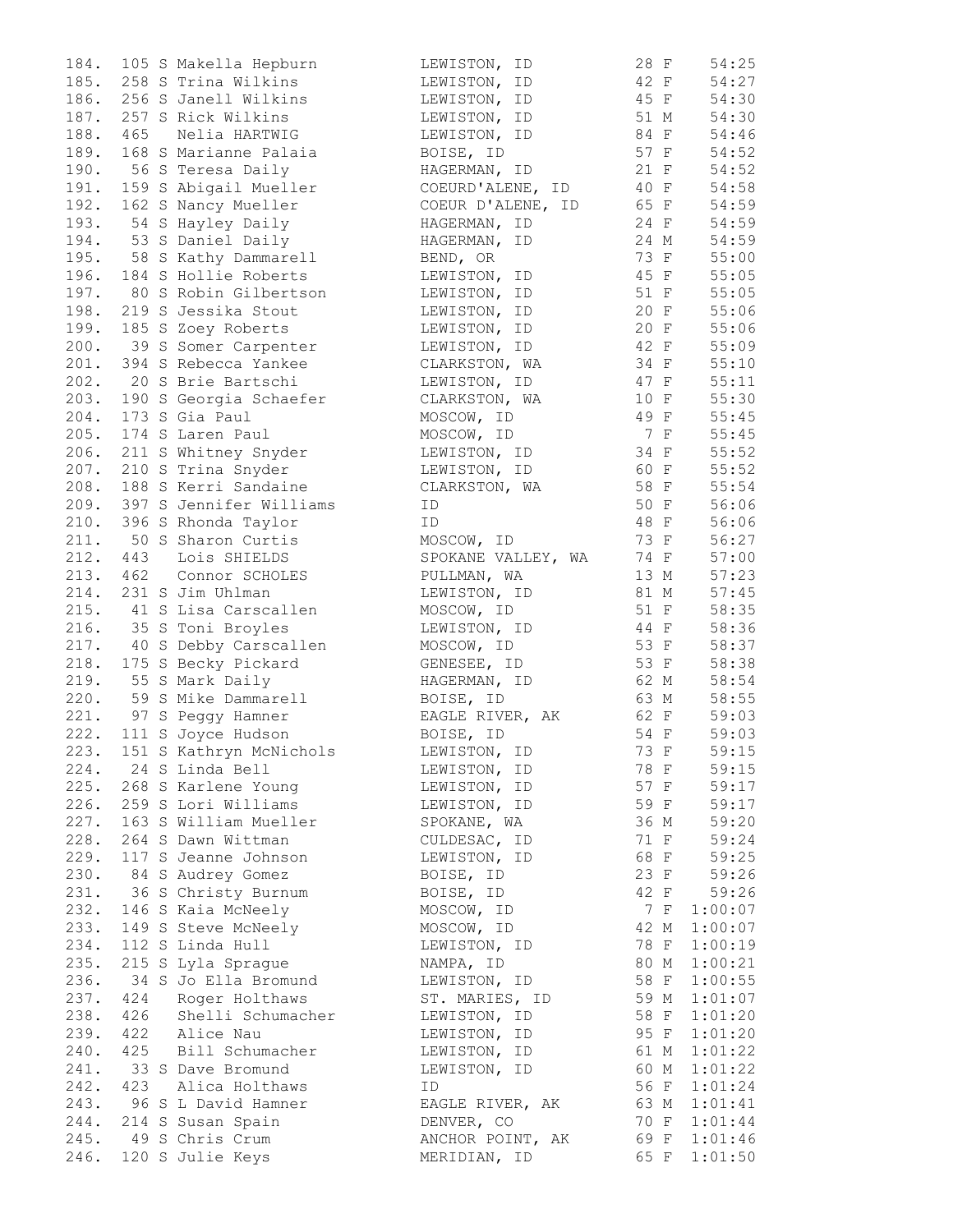| 247. |     | 51 S Brian Daily                               | HAGERMAN, ID      | 27 M | 1:01:50      |
|------|-----|------------------------------------------------|-------------------|------|--------------|
| 248. |     | 239 S Jane Watkins                             | MAPLE VALLEY, WA  | 63 F | 1:01:51      |
|      |     | 249. 60 S Monte Dammarell                      | SUNRIVER, OR      | 71 M | 1:01:53      |
|      |     | 250. 62 S Drew Denevan                         | ENCINITAS, CA     | 35 M | 1:01:54      |
|      |     | 251. 238 S Cutter Watkins                      | MAPLE VALLEY, WA  | 22 M | 1:02:05      |
| 252. |     | 181 S Maddy Renfrow                            | BOISE, ID         | 28 F | 1:02:11      |
|      |     | 253. 266 S Brian Wong                          | BOISE, ID         | 28 M | 1:02:11      |
| 254. |     | 137 S Teresa Madison                           | OREGON CITY, OR   | 60 F | 1:02:31      |
|      |     | 255. 52 S Catherine Daily                      | HAGERMAN, ID      | 63 F | 1:02:31      |
|      |     | 256. 160 S Jonathan Mueller                    | COEUR D'ALENE, ID | 67 M | 1:02:34      |
|      |     | 257. 262 S Graysen Wilson                      | CLARKSTON, WA     | 14 M | 1:02:35      |
|      |     | 258. 232 S Lorraine Uhlman                     | LEWISTON, ID      | 75 F | 1:03:04      |
|      |     | 259. 25 S Leon Benjamin                        | LONGMONT, CO      | 64 M | 1:04:08      |
|      |     | 260. 260 S Mary Willis                         | SAGLE, ID         | 66 F | 1:04:08      |
| 261. |     | 194 S Jessica Semler                           | COLTON, WA        | 9 F  | 1:04:26      |
|      |     | 262. 195 S Julie Semler                        | COLTON, WA        | 60 F | 1:04:27      |
|      |     | 263. 170 S Evelyn Patchen                      | LEWISTON, ID      | 5 F  | 1:04:39      |
|      |     | 264. 171 S Randi Patchen                       | LEWISTON, ID      | 30 F | 1:04:54      |
|      |     | 265. 139 S Barb Marsh                          | LEWISTON, ID      | 59 F | 1:04:55      |
|      |     | 266. 38 S Carla Burton                         | LEWISTON, ID      | 47 F | 1:05:18      |
|      |     | 267. 45 S Brandy Coghill                       | LEWISTON, ID      | 47 F | 1:05:19      |
|      |     | 268. 455 Mara SKILES                           | LEWISTON, ID      | 18 F | 1:06:38      |
|      |     | 269. 454 Tori SKILES                           | LEWISTON, ID      | 23 F | 1:06:38      |
|      |     | 270. 176 S Melissa Quigley                     | OROFINO, ID       | 49 F | 1:06:39      |
|      |     | 271. 478 Jennifer Kilby                        |                   | 45 F | 1:09:07      |
|      |     | 272. 479 Elnor Kilby                           |                   | 70 F | 1:09:07      |
|      |     | 273. 135 S Clayne Lyons                        | LEWISTON, ID      | 8 M  | 1:09:21      |
|      |     | 274. 389 S Briana Allen                        | LEWISTON, ID      | 30 F | 1:09:27      |
|      |     | 275. 172 S Jazz Patzer                         | CLARKSTON, WA     | 28 F | 1:09:31      |
|      |     | 276. 148 S Soren McNeely                       | MOSCOW, ID        | 14 M | 1:09:33      |
| 277. |     | 392 S Mary Ann McNeely-Cooper                  | CLARKSTON, WA     | 63 F | 1:09:33      |
| 278. | 444 | Juanita LICHTHARDF                             | MOSCOW, ID        | 67 F | 1:09:35      |
|      |     | 279. 456 Jan KIRCHHOFT                         | ID                | 68 F | 1:09:35      |
|      |     | 280. 89 S Kevin Haag                           | LEWISTON, ID      | 42 M | 1:10:21      |
|      |     | 281. 90 S Rachelle Haag                        | LEWISTON, ID      | 39 F | 1:10:22      |
|      |     | 282. 5 S Butch Alford<br>283. 7 S Nancy Alford | LEWISTON, ID      | 83 M | 1:12:06      |
|      |     |                                                | LEWISTON, ID      | 83 F | 1:12:06      |
|      |     | 284. 242 S Chloe Weeks                         | LEWISTON, ID      | 14 F | 1:13:26      |
|      |     | 285. 243 S Cody Weeks                          | LEWISTON, ID      | 5 M  | 1:13:26      |
|      |     | 286. 244 S Matt Weeks                          | LEWISTON, ID      |      | 43 M 1:13:26 |
| 287. |     | 127 S Carrie Kyser                             | LEWISTON, ID      | 38 F | 1:13:28      |
| 288. |     | 85 S Kaye Gonzales                             | COEUR D ALENE, ID | 72 F | 1:19:14      |
| 289. |     | 11 S Julie Arrhenius                           | LEWISTON, ID      | 31 F | 1:21:42      |
| 290. |     | 136 S Taylor Lyons                             | LEWISTON, ID      | 28 F | 1:21:42      |
| 291. |     | 261 S Debra Wilson                             | CLARKSTON, WA     | 63 F | 1:24:57      |
| 292. |     | 183 S Clarence Ricard                          | CLARKSTON, WA     | 86 M | 1:25:01      |
| 293. |     | 57 S Becca Dammarell                           | BOISE, ID         | 28 F | 1:49:05      |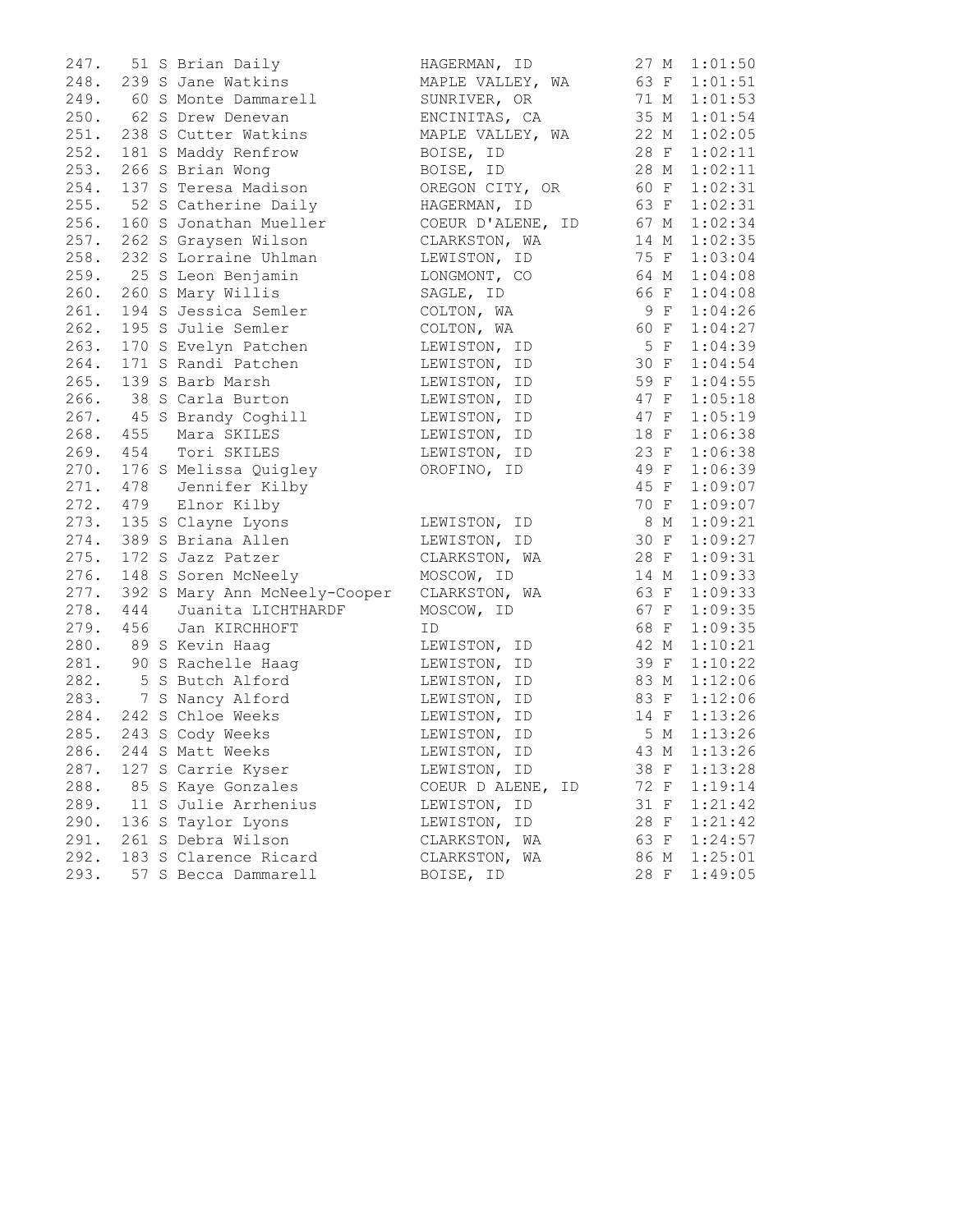|                | Place No. C NAME |                                                                  | OVERALL FEMALE 2.9M RESULTS - TOP 3<br>City, State                 |      |     | Ag S                               | Time Pace       |
|----------------|------------------|------------------------------------------------------------------|--------------------------------------------------------------------|------|-----|------------------------------------|-----------------|
| 1.<br>2.<br>3. |                  | 470 Erika DITUNNO<br>427 MacKenzie Bradshaw<br>468 Andrea JOLIFF | LEWISTON, ID<br>LEWISTON, ID 33 F 24:28 8:26                       | 35 F |     | 26 F<br>24:19 8:24<br>24:52 8:35   |                 |
| Place          | No. C NAME       |                                                                  | LEWISTON, ID<br>MASTERS FEMALE 2.9M RESULTS - TOP 3<br>City, State |      |     | Ag S<br>Time                       | Pace            |
|                |                  |                                                                  |                                                                    |      |     |                                    |                 |
|                |                  | 1. 230 S Sprie Tucker                                            | CLARKSTON, WA                                                      |      |     | $24:57$ 8:37<br>41 F               |                 |
|                |                  | 2. 152 S Robin McQuary-Billow LEWISTON, ID 40 F 26:33 9:10       |                                                                    |      |     |                                    |                 |
|                |                  | 3. 70 S Melissa Eckert                                           | SPALDING, ID 42 F                                                  |      |     | 28:34 9:51                         |                 |
|                |                  |                                                                  | FEMALE AGE GROUP RESULTS<br>2022 Seaport River Run Short Course    |      |     |                                    |                 |
|                |                  | Hells Gate, Lewiston 04/23/2022 10:00 am Cloudy, 50 degrees      | Directed by: Jayson Ulrich<br>Sponsored by:                        |      |     |                                    |                 |
|                |                  |                                                                  |                                                                    |      |     | Page 1                             |                 |
|                |                  | FEMALE 2.9M AGE GROUP: 5 & Under                                 |                                                                    |      |     |                                    |                 |
| Place          | No. C NAME       |                                                                  | City, State                                                        |      |     | Ag S<br>Time                       | Pace            |
|                |                  |                                                                  |                                                                    |      |     |                                    |                 |
|                |                  | 1. 413 S Jaquelyn Konen<br>2. 410 S Quinn Hechtner               | LEWISTON, ID<br>LEWISTON, ID                                       |      |     | 3 F 45:31 15:42                    |                 |
|                |                  | 3. 106 S Abby Hites                                              | LEWISTON, ID                                                       |      |     | 5 F 46:47 16:08<br>5 F 47:14 16:17 |                 |
| 4.             |                  | 170 S Evelyn Patchen                                             | LEWISTON, ID                                                       |      |     | 5 F 1:04:39 22:18                  |                 |
|                |                  |                                                                  |                                                                    |      |     | Page 1                             |                 |
|                |                  |                                                                  |                                                                    |      |     |                                    |                 |
| Place          | No. C NAME       | FEMALE 2.9M AGE GROUP: 6 - 10                                    | City, State                                                        |      |     | Ag S<br>Time                       | Pace            |
|                |                  |                                                                  |                                                                    |      |     |                                    |                 |
|                |                  | 1. 72 S Lyncoln Estrada                                          | CLARKSTON, WA                                                      |      | 7 F | 35:59 12:25                        |                 |
| 2.             |                  | 467 Lila JOLLIFF                                                 | LEWISTON, ID                                                       | 9 F  |     | 37:37 12:58                        |                 |
|                |                  | 3. 144 S Klaire McMurry                                          | LEWISTON, ID                                                       |      | 7 F | 43:59 15:10                        |                 |
|                |                  | 4. 190 S Georgia Schaefer                                        | CLARKSTON, WA                                                      |      |     | 10 F 55:30 19:08                   |                 |
|                |                  | 5. 174 S Laren Paul                                              | MOSCOW, ID                                                         | 7 F  |     |                                    | $55:45$ $19:14$ |
| 6.             |                  | 146 S Kaia McNeely                                               | MOSCOW, ID                                                         |      |     | 7 F 1:00:07 20:44                  |                 |
|                |                  | 7. 194 S Jessica Semler                                          | COLTON, WA                                                         |      |     | 9 F 1:04:26 22:14                  |                 |
|                |                  |                                                                  |                                                                    |      |     | Page 1                             |                 |
|                |                  | FEMALE 2.9M AGE GROUP: 11 - 15                                   |                                                                    |      |     |                                    |                 |
|                | Place No. C NAME |                                                                  | City, State Ag S                                                   |      |     |                                    | Time Pace       |
| 1.             |                  | 466 Lillie JOLLIFF                                               | LEWISTON, ID                                                       |      |     | 14 F 26:21 9:06                    |                 |
| 2.             |                  | 69 S Marlee Eckert                                               | LAPWAI, ID                                                         |      |     | 11 F 28:34 9:51                    |                 |
| 3.             |                  | 430 Olivia Hunt                                                  | LEWISTON, ID                                                       | 12 F |     | 35:22 12:12                        |                 |
| 4.             |                  | 6 S Charlie Alford                                               | LEWISTON, ID                                                       |      |     | 13 F 42:20 14:36                   |                 |
|                |                  | 5. 102 S Elizabeth Heier                                         | LEWISTON, ID                                                       |      |     | 11 F 52:45 18:12                   |                 |
| 6.             |                  | 242 S Chloe Weeks                                                | LEWISTON, ID                                                       |      |     | 14 F 1:13:26 25:20                 |                 |
|                |                  |                                                                  |                                                                    |      |     | Page 1                             |                 |
|                |                  | FEMALE 2.9M AGE GROUP: 16 - 19                                   |                                                                    |      |     |                                    |                 |
|                | Place No. C NAME |                                                                  | City, State                                                        | Ag S |     |                                    | Time Pace       |
| 1.             |                  | 9 S Scout Alford                                                 | LEWISTON, ID                                                       | 16 F |     | 26:52                              | 9:16            |
| 2.             | 447              | Kaylynn OSBURN                                                   | LEWISTON, ID                                                       | 16 F |     | 42:22 14:37                        |                 |
| 3.             |                  | 218 S Jade Steiner-Murray                                        | LEWISTON, ID                                                       | 16 F |     | 50:52 17:33                        |                 |
| 4.             |                  | 4 S Avery Alford                                                 | LEWISTON, ID                                                       | 16 F |     | 51:55 17:55                        |                 |
| 5.             |                  | 29 S Camryn Boyer                                                | LEWISTON, ID                                                       | 19 F |     | 52:42 18:11                        |                 |
| 6.             |                  | 250 S Trinity Weigand                                            | LEWISTON, ID                                                       |      |     | 53:13 18:21<br>18 F                |                 |
| 7.             | 455              | Mara SKILES                                                      | LEWISTON, ID                                                       | 18 F |     | 1:06:38 22:59                      |                 |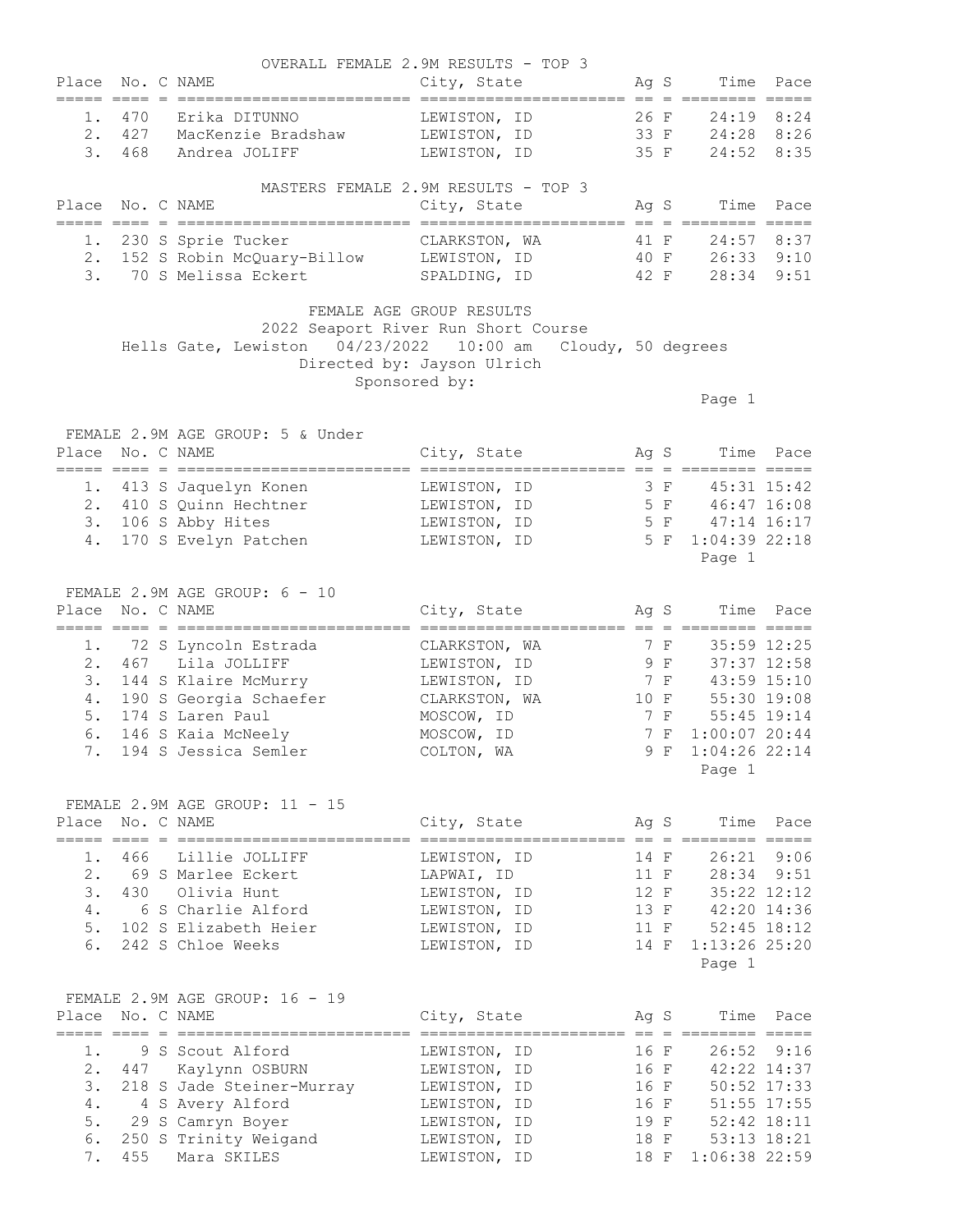|       |                  | FEMALE 2.9M AGE GROUP: 20 - 29 |                 |      |                                      |             |
|-------|------------------|--------------------------------|-----------------|------|--------------------------------------|-------------|
| Place | No. C NAME       |                                | City, State     |      | Ag S                                 | Time Pace   |
| 1.    |                  | 470 Erika DITUNNO              | LEWISTON, ID    | 26 F | $24:19$ 8:24                         |             |
|       |                  | 2. 253 S Angela Wemhoff        | GRANGEVILLE, ID | 21 F | $27:55$ $9:38$                       |             |
| 3.    |                  | 406 S Jessica Earle            | LEWISTON, ID    | 22 F | 30:47 10:37                          |             |
| 4.    |                  | 200 S Hailey Shaw              | LEWISTON, ID    | 21 F | 30:51 10:39                          |             |
| 5.    |                  | 254 S Theresa Wemhoff          | GRANGEVILLE, ID | 20 F | 35:25 12:13                          |             |
| 6.    | 431              | McKenzie Kelso                 | LEWISTON, ID    |      | 25 F 41:22 14:16                     |             |
| 7.    |                  | 192 S Sara Schneider           | LEWISTON, ID    |      | 24 F 41:50 14:26                     |             |
| 8.    |                  | 207 S Chelby Smith             | LEWISTON, ID    |      | 28 F 43:59 15:10                     |             |
| 9.    |                  | 165 S Taylor Noble             | JULIAETTA, ID   | 21 F | 47:14 16:17                          |             |
| 10.   |                  | 398 S Emma Satterfield         | DENVER, CO      | 27 F | 48:28 16:43                          |             |
| 11.   |                  | 87 S Shalynn Gutzman           | LEWISTON, ID    | 23 F | 49:40 17:08                          |             |
| 12.   |                  | 435 Randi PARIS                | CLARKSTON, WA   | 29 F | 49:47 17:10                          |             |
| 13.   |                  | 439 Heather MCCOON             | CLARKSTON, WA   | 25 F | 49:55 17:13                          |             |
| 14.   |                  | 452 Jenny HIEBERT              | LEWISTON, ID    |      | 25 F 49:56 17:13                     |             |
| 15.   |                  | 95 S Elena Hamner              | EAGLE RIVER, AK |      | 22 F 52:29 18:06                     |             |
| 16.   |                  | 105 S Makella Hepburn          | LEWISTON, ID    |      | 28 F 54:25 18:46                     |             |
| 17.   |                  | 56 S Teresa Daily              | HAGERMAN, ID    |      | 21 F 54:52 18:55                     |             |
| 18.   |                  | 54 S Hayley Daily              | HAGERMAN, ID    |      | 24 F 54:59 18:58                     |             |
| 19.   |                  | 219 S Jessika Stout            | LEWISTON, ID    |      |                                      |             |
| 20.   |                  | 185 S Zoey Roberts             | LEWISTON, ID    |      | 20 F 55:06 19:00<br>20 F 55:06 19:00 |             |
| 21.   |                  | 84 S Audrey Gomez              | BOISE, ID       | 23 F |                                      | 59:26 20:30 |
| 22.   |                  | 181 S Maddy Renfrow            | BOISE, ID       | 28 F | $1:02:11$ $21:27$                    |             |
| 23.   | 454              | Tori SKILES                    | LEWISTON, ID    | 23 F | 1:06:38 22:59                        |             |
| 24.   |                  | 172 S Jazz Patzer              | CLARKSTON, WA   | 28 F | $1:09:31$ 23:58                      |             |
| 25.   |                  | 136 S Taylor Lyons             | LEWISTON, ID    | 28 F | $1:21:42$ 28:11                      |             |
| 26.   |                  | 57 S Becca Dammarell           | BOISE, ID       | 28 F | $1:49:05$ 37:37                      |             |
|       |                  |                                |                 |      | Page 1                               |             |
|       |                  | FEMALE 2.9M AGE GROUP: 30 - 39 |                 |      |                                      |             |
|       |                  |                                |                 |      |                                      |             |
|       | Place No. C NAME |                                | City, State     |      | Time<br>Ag S                         | Pace        |
|       |                  |                                |                 |      |                                      |             |
| $1$ . |                  | 427 MacKenzie Bradshaw         | LEWISTON, ID    | 33 F | 24:28 8:26                           |             |
|       |                  | 2. 468 Andrea JOLIFF           | LEWISTON, ID    |      | 35 F 24:52                           | 8:35        |
|       |                  | 3. 263 S Rhiannon Wilson       | CLARKSTON, WA   |      | 35 F 24:59                           | 8:37        |
| 4.    |                  | 451 Sydney Murphy              | GRANGEVILLE, ID |      | 31 F 25:05                           | 8:39        |
| 5.    |                  | 469 Camille HARROUN            | LEWISTON, ID    |      | 32 F 26:28                           | 9:08        |
| 6.    |                  | 225 S Danielle Terhaar         | BOISE, ID       | 33 F | 27:43                                | 9:34        |
|       |                  | 7. 28 S Lacey Black            | BOISE, ID       | 33 F |                                      | 31:03 10:43 |
| 8.    |                  | 404 S Kelsi Spooner            | CLARKSTON, WA   | 32 F |                                      | 34:09 11:47 |
| 9.    |                  | 418 S Renee Jenkins            | LEWISTON, ID    | 30 F |                                      | 34:14 11:49 |
| 10.   | 471              | Amber KUNKEL                   | LEWISTON, ID    | 36 F |                                      | 35:38 12:17 |
| 11.   |                  | 408 S Karen Poole              | CLARKSTON, WA   | 34 F |                                      | 37:32 12:57 |
| 12.   |                  | 407 S Alexi Mast               | LEWISTON, ID    | 30 F |                                      | 37:35 12:58 |
| 13.   |                  | 115 S Jennifer James           | LEWISTON, ID    | 37 F |                                      | 38:11 13:10 |
| 14.   |                  | 412 S Jennifer Konen           | LEWISTON, ID    | 35 F |                                      | 45:32 15:42 |
| 15.   |                  | 241 S Courtney Wear            | CLARKSTON, WA   | 30 F |                                      | 47:16 16:18 |
| 16.   |                  | 189 S Rosanna Satterfield      | BOISE, ID       | 39 F |                                      | 48:28 16:43 |
| 17.   |                  | 166 S Alisha Nyberg            | KENNEWICK, WA   | 35 F |                                      | 49:47 17:10 |
| 18.   |                  | 164 S Michaela Neet            | CLARKSTON, WA   | 38 F |                                      | 49:57 17:14 |
| 19.   |                  | 119 S Chelsie Key              | LEWISTON, ID    | 30 F |                                      | 52:41 18:10 |
| 20.   |                  | 103 S Morgan Heier             | LEWISTON, ID    | 32 F |                                      | 53:08 18:20 |
| 21.   |                  | 394 S Rebecca Yankee           | CLARKSTON, WA   | 34 F | 55:10 19:02                          |             |
| 22.   |                  | 211 S Whitney Snyder           | LEWISTON, ID    | 34 F |                                      | 55:52 19:16 |
| 23.   |                  | 171 S Randi Patchen            | LEWISTON, ID    | 30 F | $1:04:54$ 22:23                      |             |
| 24.   |                  | 389 S Briana Allen             | LEWISTON, ID    | 30 F | 1:09:27 23:57                        |             |
| 25.   |                  | 90 S Rachelle Haag             | LEWISTON, ID    | 39 F | $1:10:22$ 24:16                      |             |
| 26.   |                  | 127 S Carrie Kyser             | LEWISTON, ID    | 38 F | 1:13:28 25:20                        |             |
| 27.   |                  | 11 S Julie Arrhenius           | LEWISTON, ID    | 31 F | 1:21:42 28:11<br>Page 1              |             |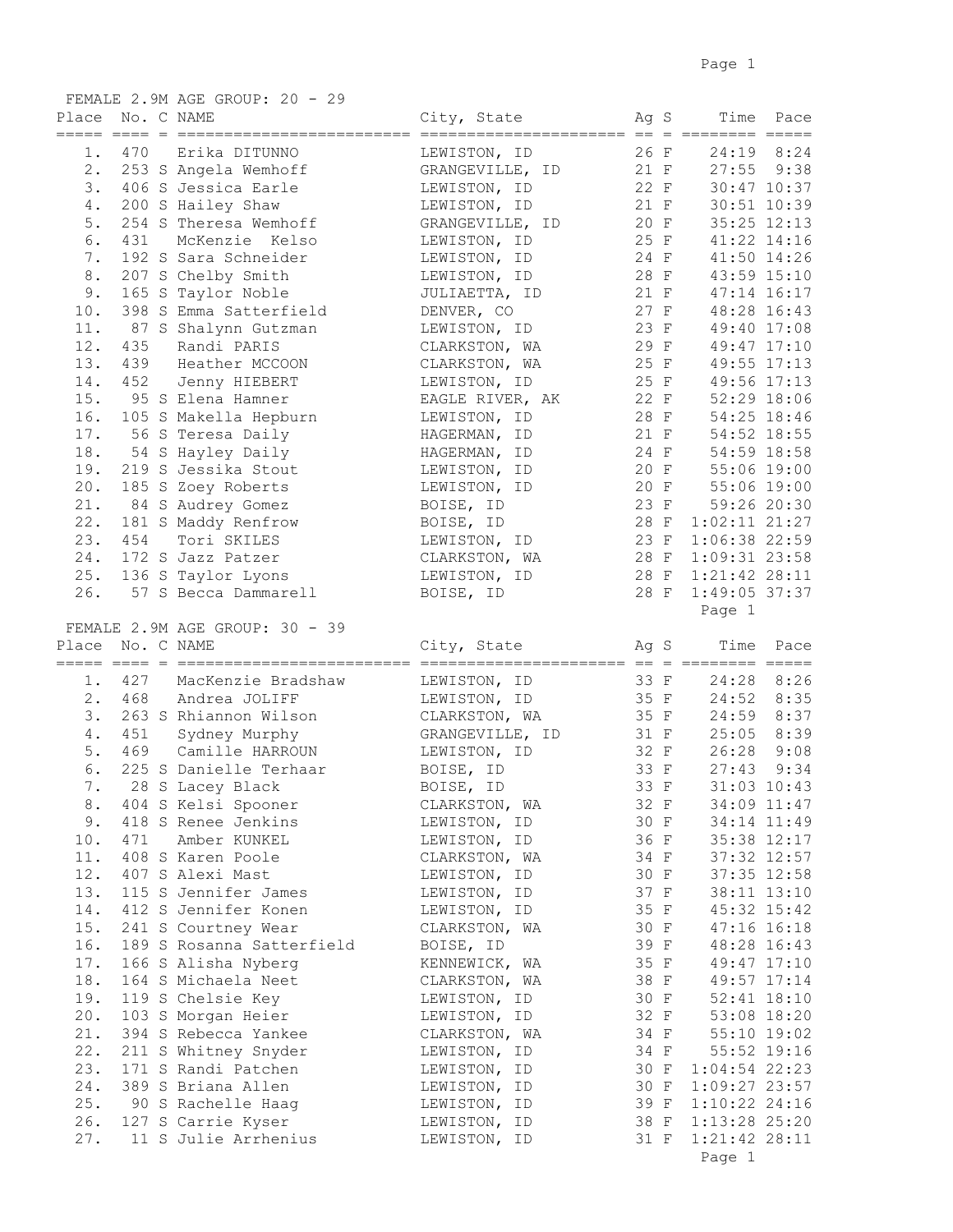|            |                  | FEMALE 2.9M AGE GROUP: 40 - 49                |                          |              |                           |                            |
|------------|------------------|-----------------------------------------------|--------------------------|--------------|---------------------------|----------------------------|
|            | Place No. C NAME |                                               | City, State              | Ag S         |                           | Time Pace                  |
| 1.         |                  | 230 S Sprie Tucker                            | CLARKSTON, WA            | 41 F         |                           | 24:57 8:37                 |
| 2.         |                  | 152 S Robin McQuary-Billow                    | LEWISTON, ID             | 40 F         |                           | $26:33$ $9:10$             |
| 3.         |                  | 70 S Melissa Eckert                           | SPALDING, ID             | 42 F         | 28:34                     | 9:51                       |
| 4.         |                  | 391 S Kim Blewett                             | CLARKSTON, WA            | 43 F         | 28:50                     | 9:57                       |
| 5.         |                  | 155 S Tena Miller                             | CLARKSTON, WA            | 43 F         | 29:28 10:10               |                            |
| 6.         |                  | 177 S Jennifer Raykovich                      | LEWISTON, ID             | 40 F         | 30:03 10:22               |                            |
| 7.         | 464              | Kelly NEWELL                                  | PULLMAN, WA              | 48 F         |                           | 31:24 10:50                |
| 8.         | 463              | Sarah SCHOLES                                 | PULLMAN, WA              | 45 F         | 31:24 10:50               |                            |
| 9.         |                  | 1 S Melissa Abrams                            | MOSCOW, ID               | 42 F         |                           | 37:28 12:55                |
| 10.        |                  | 123 S Jacie Kincheloe                         | CLARKSTON, WA            | 42 F         |                           | 49:57 17:14                |
| 11.        |                  | 147 S Olivia McNeely                          | MOSCOW, ID               | 45 F         |                           | 50:02 17:16                |
| 12.        | 436              | Mary STONE                                    |                          | 47 F         |                           | 52:01 17:57                |
| 13.        |                  | 161 S Melissa Mueller                         | COEURD'ALENE, ID         | 42 F         | 52:46 18:12               |                            |
| 14.        |                  | 154 S Valerie Meyer                           | LEWISTON, ID             | 40 F         | 53:09 18:20               |                            |
| 15.        |                  | 217 S Raichelle Steiner                       | LEWISTON, ID             | 40 F         |                           | 53:51 18:35                |
| 16.        |                  | 258 S Trina Wilkins                           | LEWISTON, ID             | 42 F         |                           | 54:27 18:47                |
| 17.        |                  | 256 S Janell Wilkins                          | LEWISTON, ID             | 45 F         |                           | 54:30 18:48                |
| 18.        |                  | 159 S Abigail Mueller                         | COEURD'ALENE, ID         | 40 F         |                           | 54:58 18:58                |
| 19.        |                  | 184 S Hollie Roberts                          | LEWISTON, ID             | 45 F         |                           | 55:05 19:00                |
| 20.        |                  | 39 S Somer Carpenter                          | LEWISTON, ID             | 42 F         | 55:09 19:01               |                            |
| 21.        |                  | 20 S Brie Bartschi                            | LEWISTON, ID             | 47 F         |                           | 55:11 19:02                |
| 22.        |                  | 173 S Gia Paul                                | MOSCOW, ID               | 49 F         | 55:45 19:14               |                            |
| 23.        |                  | 396 S Rhonda Taylor                           | ID                       | 48 F         | 56:06 19:21               |                            |
| 24.        |                  |                                               |                          | 44 F         | 58:36 20:13               |                            |
|            |                  | 35 S Toni Broyles                             | LEWISTON, ID             |              |                           |                            |
| 25.        |                  | 36 S Christy Burnum                           | BOISE, ID                | 42 F         |                           | 59:26 20:30                |
| 26.        |                  | 38 S Carla Burton                             | LEWISTON, ID             | 47 F         | $1:05:18$ 22:31           |                            |
| 27.        |                  | 45 S Brandy Coghill                           | LEWISTON, ID             | 47 F         | $1:05:19$ 22:32           |                            |
| 28.        |                  | 176 S Melissa Quigley                         | OROFINO, ID              | 49 F         | $1:06:39$ 22:59           |                            |
| 29.        | 478              | Jennifer Kilby                                |                          | 45 F         | $1:09:07$ 23:50<br>Page 1 |                            |
|            |                  | FEMALE 2.9M AGE GROUP: 50 - 59                |                          |              |                           |                            |
| Place      | No. C NAME       |                                               | City, State              | Ag S         | Time                      | Pace                       |
|            |                  |                                               |                          |              |                           |                            |
|            | 1. 449           | Kim MATSON                                    | LEWISTON, ID             | 55 F         | 36:55 12:44               |                            |
| 2.         |                  | 141 S Andrea McAtee                           | LEWISTON, ID             | 56 F         | 41:13 14:13               |                            |
| 3.         |                  | 191 S Jina Schneider                          | LEWISTON, ID             | 56 F         |                           | 41:51 14:26                |
| 4.         |                  | 156 S Dinah Miltenberger                      | CLARKSTON, WA            | 53 F         |                           | 42:16 14:35                |
| 5.         |                  | 31 S Kerry Brink                              | OROFINO, ID              | 51 F         |                           | 42:25 14:38                |
| 6.         |                  | 251 S Christy Weigand                         | FLORENCE, MT             | 52 F         |                           | 43:02 14:51                |
| 7.         |                  | 78 S Mary Ann Funk                            | LEWISTON, ID             | 59 F         |                           | 44:08 15:13                |
| 8.         |                  | 393 S Kate Webber                             | LEWISTON, ID             | 59 F         |                           | 47:12 16:17                |
| 9.         |                  | 17 S Jill Balmer                              | LEWISTON, ID             | 59 F         |                           | 47:18 16:19                |
| 10.        |                  | 240 S Louann Watson                           | LEWISTON, ID             | 58 F         |                           | 47:19 16:19                |
| 11.        |                  | 32 S Charlene Brocke                          | KAMIAH, ID               | 56 F         |                           | 47:53 16:31                |
| 12.        |                  | 265 S Deeann Wittman                          | LAPWAI, ID               | 55 F         |                           | 49:35 17:06                |
| 13.        |                  |                                               |                          |              |                           | 49:36 17:07                |
|            |                  |                                               |                          |              |                           |                            |
|            |                  | 182 S Trish Reynolds                          | CLARKSTON, WA            | 52 F         |                           |                            |
| 14.        |                  | 109 S Frankie Holyfield                       | LEWISTON, ID             | 54 F         |                           | 49:40 17:08                |
| 15.        |                  | 10 S Heidi Armstrong                          | MOSCOW, ID               | 50 F         |                           | 50:14 17:20                |
| 16.        |                  | 267 S Dee Dee Wood                            | LEWISTON, ID             | 55 F         |                           | 50:27 17:24                |
| 17.        | 481              | Anna Bosshardt                                |                          | 54 F         |                           | 50:28 17:24                |
| 18.        |                  | 202 S Nancy Shields                           | SPOKANE, WA              | 52 F         |                           | 52:36 18:08                |
| 19.        |                  | 158 S Nancy Morrison                          | MOSCOW, ID               | 59 F         |                           | 53:04 18:18                |
| 20.        |                  | 228 S Karen Trillhaase                        | LEWISTON, ID             | 57 F         |                           | 54:13 18:42                |
| 21.        |                  | 168 S Marianne Palaia                         | BOISE, ID                | 57 F         |                           | 54:52 18:55                |
| 22.        |                  | 80 S Robin Gilbertson                         | LEWISTON, ID             | 51 F         |                           | 55:05 19:00                |
| 23.        |                  | 188 S Kerri Sandaine                          | CLARKSTON, WA            | 58 F         |                           | 55:54 19:17                |
| 24.        |                  | 397 S Jennifer Williams                       | ID                       | 50 F         |                           | 56:06 19:21                |
| 25.<br>26. |                  | 41 S Lisa Carscallen<br>40 S Debby Carscallen | MOSCOW, ID<br>MOSCOW, ID | 51 F<br>53 F |                           | 58:35 20:13<br>58:37 20:13 |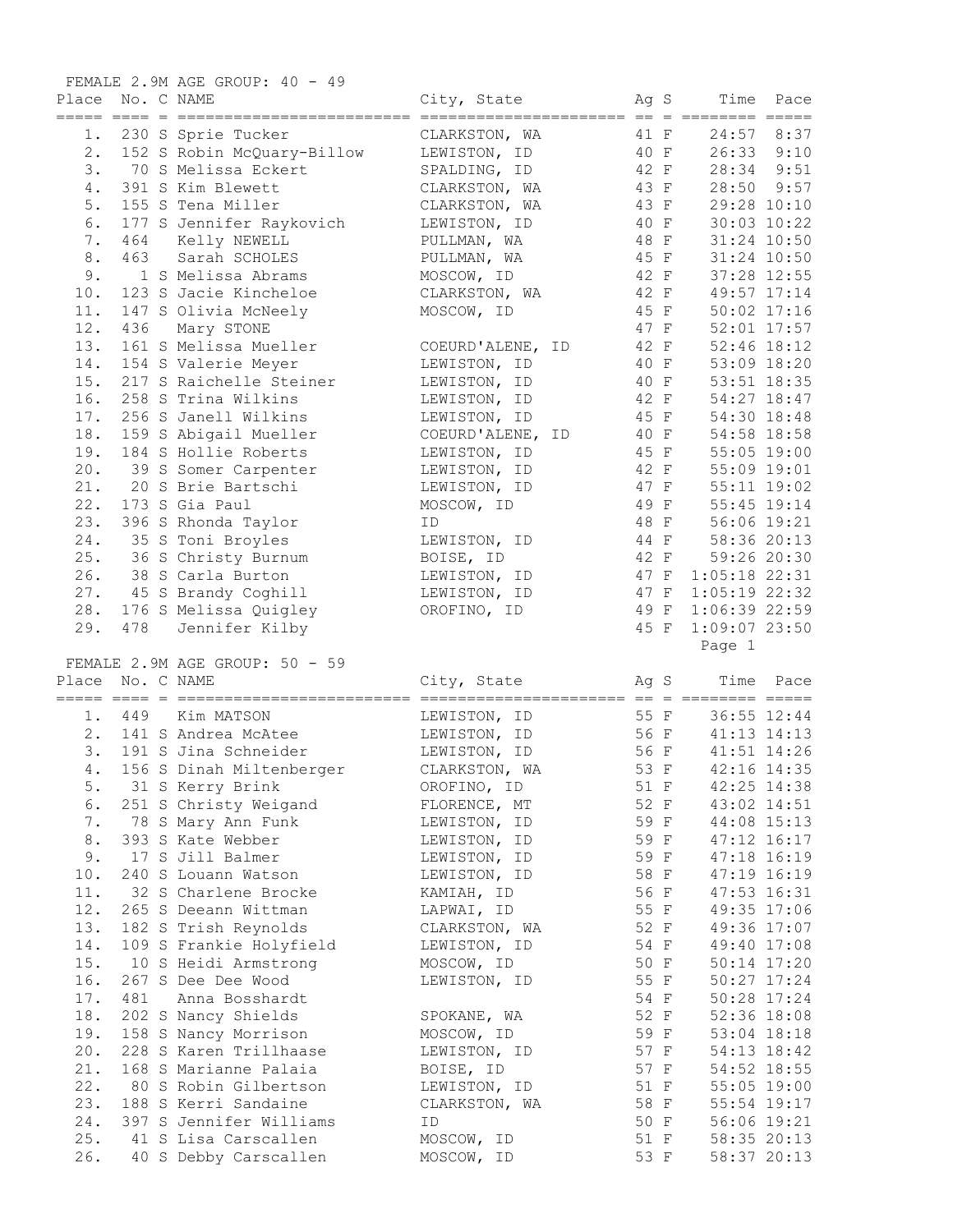| 27. 175 S Becky Pickard   | GENESEE, ID  | 58:38 20:13<br>53 F |
|---------------------------|--------------|---------------------|
| 28. 111 S Joyce Hudson    | BOISE, ID    | 59:03 20:22<br>54 F |
| 29. 268 S Karlene Young   | LEWISTON, ID | 59:17 20:27<br>57 F |
| 30. 259 S Lori Williams   | LEWISTON, ID | 59 F 59:17 20:27    |
| 31. 34 S Jo Ella Bromund  | LEWISTON, ID | 58 F 1:00:55 21:01  |
| 32. 426 Shelli Schumacher | LEWISTON, ID | 58 F 1:01:20 21:09  |
| 33. 423 Alica Holthaws    | ID.          | 56 F 1:01:24 21:11  |
| 34. 139 S Barb Marsh      | LEWISTON, ID | 59 F 1:04:55 22:23  |
|                           |              | Page 1              |

FEMALE 2.9M AGE GROUP: 60 - 69

| Place No. C NAME |     |                               | City, State       | Ag S |                 | Time Pace |
|------------------|-----|-------------------------------|-------------------|------|-----------------|-----------|
| 1.               |     | 153 S Kathy Mehring           | FLORENCE, MT      | 65 F | 29:11 10:04     |           |
| 2.               |     | 22 S Lynne Beck               | CLARKSTON, WA     | 69 F | 32:13 11:07     |           |
| 3.               |     | 255 S Debbie Whiteley         | LEWISTON, ID      | 63 F | 34:14 11:49     |           |
| $4$ .            | 459 | Delray MACKEY                 | LEWISTON, ID      | 66 F | 36:55 12:44     |           |
| 5.               |     | 94 S Teresa Hall              | LEWISTON, ID      | 67 F | 39:40 13:41     |           |
| 6.               |     | 118 S Vicki Johnson           | FLORENCE, MT      | 66 F | 43:02 14:51     |           |
| 7.               |     | 326 L Robin Hechtner          | LEWISTON, ID      | 63 F | 46:48 16:08     |           |
| 8.               |     | 193 S Geralyn Seale           | LEWISTON, ID      | 63 F | 47:11 16:17     |           |
| 9.               |     | 107 S Mary Hites              | LEWISTON, ID      | 61 F | 47:21 16:20     |           |
| 10.              |     | 142 S Cheri McCollum          | ASOTIN, WA        | 60 F | 47:37 16:25     |           |
| 11.              |     | 208 S Rhonda Smith            | HAYDEN, ID        | 64 F | 48:28 16:43     |           |
| 12.              |     | 128 S Patty Leachman          | LEWISTON, ID      | 67 F | 49:16 17:00     |           |
| 13.              |     | 126 S Toni Kraut              | LEWISTON, ID      | 68 F | 49:17 17:00     |           |
| 14.              |     | 130 S Linda Liou              | MOSCOW, ID        | 64 F | 49:45 17:10     |           |
| 15.              |     | 110 S Louise Howard           | LEWISTON, ID      | 69 F | 49:59 17:14     |           |
| 16.              |     | 27 S Kathy Berg               | COLVILLE, WA      | 65 F | 50:02 17:15     |           |
| 17.              | 440 | Carol WALKER                  | LEWISTON, ID      | 63 F | 50:35 17:27     |           |
| 18.              |     | 16 S Debbi Baerlocher         | LEWISTON, ID      | 62 F | 51:46 17:51     |           |
| 19.              |     | 179 S Cheryl Reed             | MOSCOW, ID        | 66 F | 53:04 18:18     |           |
| 20.              |     | 100 S Tammy Hasenoehrl        | LEWISTON, ID      | 60 F | 53:08 18:20     |           |
| 21.              |     | 2 S Abbie Acuff               | LEWISTON, ID      | 63 F | 53:20 18:24     |           |
| 22.              |     | 237 S Sharon Waterhouse       | LEWISTON, ID      | 65 F | 53:51 18:34     |           |
| 23.              |     | 223 S Maureen Taylor-Regan    | MOSCOW, ID        | 67 F | 53:52 18:35     |           |
| 24.              |     | 64 S Debby Dugdale            | LEWISTON, ID      | 68 F | 54:18 18:44     |           |
| 25.              |     | 46 S Regenia Comstock         | LEWISTON, ID      | 62 F | 54:20 18:45     |           |
| 26.              |     | 162 S Nancy Mueller           | COEUR D'ALENE, ID | 65 F | 54:59 18:58     |           |
| 27.              |     | 210 S Trina Snyder            | LEWISTON, ID      | 60 F | $55:52$ 19:16   |           |
| 28.              |     | 97 S Peggy Hamner             | EAGLE RIVER, AK   | 62 F | 59:03 20:22     |           |
| 29.              |     | 117 S Jeanne Johnson          | LEWISTON, ID      | 68 F | 59:25 20:30     |           |
| 30.              |     | 49 S Chris Crum               | ANCHOR POINT, AK  | 69 F | $1:01:46$ 21:18 |           |
| 31.              |     | 120 S Julie Keys              | MERIDIAN, ID      | 65 F | 1:01:50 21:20   |           |
| 32.              |     | 239 S Jane Watkins            | MAPLE VALLEY, WA  | 63 F | 1:01:51 21:20   |           |
| 33.              |     | 137 S Teresa Madison          | OREGON CITY, OR   | 60 F | $1:02:31$ 21:34 |           |
| 34.              |     | 52 S Catherine Daily          | HAGERMAN, ID      | 63 F | $1:02:31$ 21:34 |           |
| 35.              |     | 260 S Mary Willis             | SAGLE, ID         | 66 F | $1:04:08$ 22:07 |           |
| 36.              |     | 195 S Julie Semler            | COLTON, WA        | 60 F | $1:04:27$ 22:14 |           |
| 37.              |     | 392 S Mary Ann McNeely-Cooper | CLARKSTON, WA     | 63 F | $1:09:33$ 23:59 |           |
| 38.              | 444 | Juanita LICHTHARDF            | MOSCOW, ID        | 67 F | $1:09:35$ 24:00 |           |
| 39.              | 456 | Jan KIRCHHOFT                 | ID                | 68 F | $1:09:35$ 24:00 |           |
| 40.              |     | 261 S Debra Wilson            | CLARKSTON, WA     | 63 F | $1:24:57$ 29:18 |           |
|                  |     |                               |                   |      | Page 1          |           |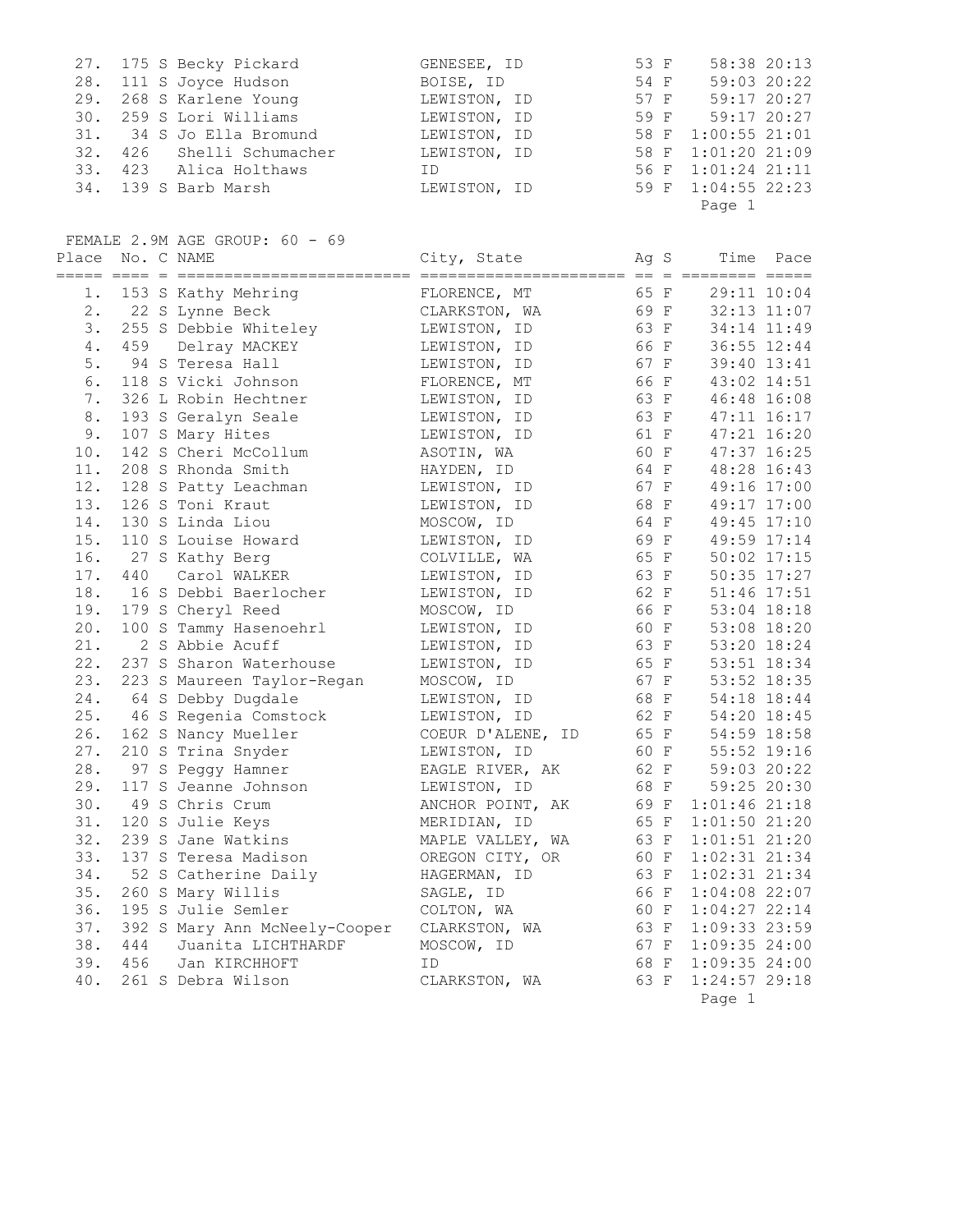| Place | No. C NAME       | FEMALE 2.9M AGE GROUP: 70 - 79                              | City, State                                                                                                  |              | Ag S                                                     | Time Pace |
|-------|------------------|-------------------------------------------------------------|--------------------------------------------------------------------------------------------------------------|--------------|----------------------------------------------------------|-----------|
|       |                  | 1. 48 S Dorothy Cox                                         | FLORENCE, MT                                                                                                 | 70 F         | 43:03 14:51                                              |           |
|       |                  | 2. 12 S Nancy Attebury                                      | MOSCOW, ID                                                                                                   | 70 F<br>76 F | 46:31 16:03                                              |           |
|       |                  | 3. 74 S Carol Fletcher                                      | LEWISTON, ID                                                                                                 |              | 49:14 16:59                                              |           |
|       |                  | 4. 209 S Kathy Snyder                                       | LEWISTON, ID                                                                                                 | 71 F         | 49:28 17:04                                              |           |
| $5.$  |                  | 108 S Sandy Holt                                            | 71 F<br>LAPWAI, ID                                                                                           |              | 49:45 17:09                                              |           |
| 6.    |                  | 221 S Suzette Tachell                                       | 75 F 52:55 18:15<br>OROFINO, ID                                                                              |              |                                                          |           |
| 7.    |                  | 249 S Ruth Weigand                                          | LEWISTON, ID                                                                                                 |              | 77 F 53:45 18:33                                         |           |
| 8.    |                  | 58 S Kathy Dammarell                                        | BEND, OR                                                                                                     |              | 73 F 55:00 18:58                                         |           |
| 9.    |                  | 50 S Sharon Curtis                                          | MOSCOW, ID                                                                                                   |              | 73 F 56:27 19:28                                         |           |
| 10.   |                  | 443 Lois SHIELDS                                            | SPOKANE VALLEY, WA 74 F 57:00 19:40                                                                          |              |                                                          |           |
| 11.   |                  | 151 S Kathryn McNichols                                     | LEWISTON, ID                                                                                                 |              | 73 F 59:15 20:26<br>78 F 59:15 20:26<br>71 F 59:24 20:29 |           |
|       |                  | 12. 24 S Linda Bell                                         | LEWISTON, ID                                                                                                 |              |                                                          |           |
| 13.   |                  | 264 S Dawn Wittman                                          | CULDESAC, ID                                                                                                 |              |                                                          |           |
| 14.   |                  | 112 S Linda Hull                                            | LEWISTON, ID 78 F                                                                                            |              | $1:00:19$ 20:48                                          |           |
|       |                  | 15. 214 S Susan Spain                                       | 70 F<br>DENVER, CO                                                                                           |              | $1:01:44$ 21:18                                          |           |
|       |                  | 16. 232 S Lorraine Uhlman                                   | LEWISTON, ID                                                                                                 | 75 F         | $1:03:04$ 21:45                                          |           |
|       |                  | 17. 479 Elnor Kilby                                         |                                                                                                              | 70 F         | $1:09:07$ 23:50                                          |           |
|       |                  | 18. 85 S Kaye Gonzales                                      | COEUR D ALENE, ID                                                                                            | 72 F         | 1:19:14 27:20<br>Page 1                                  |           |
|       |                  | FEMALE 2.9M AGE GROUP: 80 & Over                            |                                                                                                              |              |                                                          |           |
|       | Place No. C NAME |                                                             | City, State Mag S Time Pace                                                                                  |              |                                                          |           |
|       |                  |                                                             |                                                                                                              |              |                                                          |           |
|       |                  | 1. 37 S Ruth Bursell <b>LEWISTON, ID</b> 85 F 50:35 17:27   |                                                                                                              |              |                                                          |           |
|       |                  | 2. 465 Nelia HARTWIG                                        | LEWISTON, ID 84 F 54:46 18:54                                                                                |              |                                                          |           |
|       |                  | 3. 422 Alice Nau                                            | LEWISTON, ID 95 F 1:01:20 21:09                                                                              |              |                                                          |           |
|       |                  | 4. 7 S Nancy Alford                                         | LEWISTON, ID 83 F 1:12:06 24:52                                                                              |              |                                                          |           |
|       |                  |                                                             | OVERALL MALE 2.9M RESULTS - TOP 3                                                                            |              |                                                          |           |
|       | Place No. C NAME |                                                             | City, State                                                                                                  |              | Ag S                                                     | Time Pace |
|       |                  |                                                             |                                                                                                              |              |                                                          |           |
|       |                  |                                                             |                                                                                                              |              |                                                          |           |
|       |                  | 3. 83 S Kendry Gimlin CLARKSTON, WA 12 M 22:54              |                                                                                                              |              |                                                          | 7:54      |
|       |                  |                                                             | MASTERS MALE 2.9M RESULTS - TOP 3                                                                            |              |                                                          |           |
|       | Place No. C NAME |                                                             | City, State                                                                                                  |              | Ag S                                                     | Time Pace |
|       |                  |                                                             |                                                                                                              |              |                                                          |           |
|       |                  | 1. 347 L Mike Halverson                                     | ELK, WA                                                                                                      |              | 67 M 23:07 7:59                                          |           |
|       |                  | 2. 88 S Ed Guzman                                           | ASOTIN, WA 60 M 24:45 8:32<br>CLARKSTON, WA 65 M 25:33 8:49<br>ASOTIN, WA                                    |              |                                                          |           |
|       |                  | 3. 30 S Don Brigham                                         |                                                                                                              |              |                                                          |           |
|       |                  | Hells Gate, Lewiston 04/23/2022 10:00 am Cloudy, 50 degrees | MALE AGE GROUP RESULTS<br>2022 Seaport River Run Short Course<br>Directed by: Jayson Ulrich<br>Sponsored by: |              |                                                          |           |
|       |                  |                                                             |                                                                                                              |              | Page 1                                                   |           |
|       | Place No. C NAME | MALE 2.9M AGE GROUP: 5 & Under                              | City, State Mag S Time Pace                                                                                  |              |                                                          |           |
|       |                  |                                                             |                                                                                                              |              |                                                          |           |
|       |                  | 1. 150 S Tyge McNeely                                       | MOSCOW, ID 5 M                                                                                               |              | 50:03 17:16                                              |           |
|       |                  | 2. 243 S Cody Weeks                                         | LEWISTON, ID 5 M 1:13:26 25:20                                                                               |              |                                                          |           |
|       |                  |                                                             |                                                                                                              |              | Page 1                                                   |           |
|       |                  | MALE 2.9M AGE GROUP: 6 - 10                                 |                                                                                                              |              |                                                          |           |
|       | Place No. C NAME |                                                             | City, State Mag S Time Pace                                                                                  |              |                                                          |           |
|       |                  |                                                             |                                                                                                              |              |                                                          |           |
|       |                  | 1. 428 Knox Bradshaw                                        | LEWISTON, ID 9 M 24:20 8:24                                                                                  |              |                                                          |           |
|       |                  | 2. 81 S Cohen Gimlin                                        | CLARKSTON, WA 8 M 29:19 10:07                                                                                |              |                                                          |           |
|       |                  | 3. 178 S Koen Raykovich                                     | LEWISTON, ID 8 M 30:03 10:22                                                                                 |              |                                                          |           |
|       |                  |                                                             |                                                                                                              |              |                                                          |           |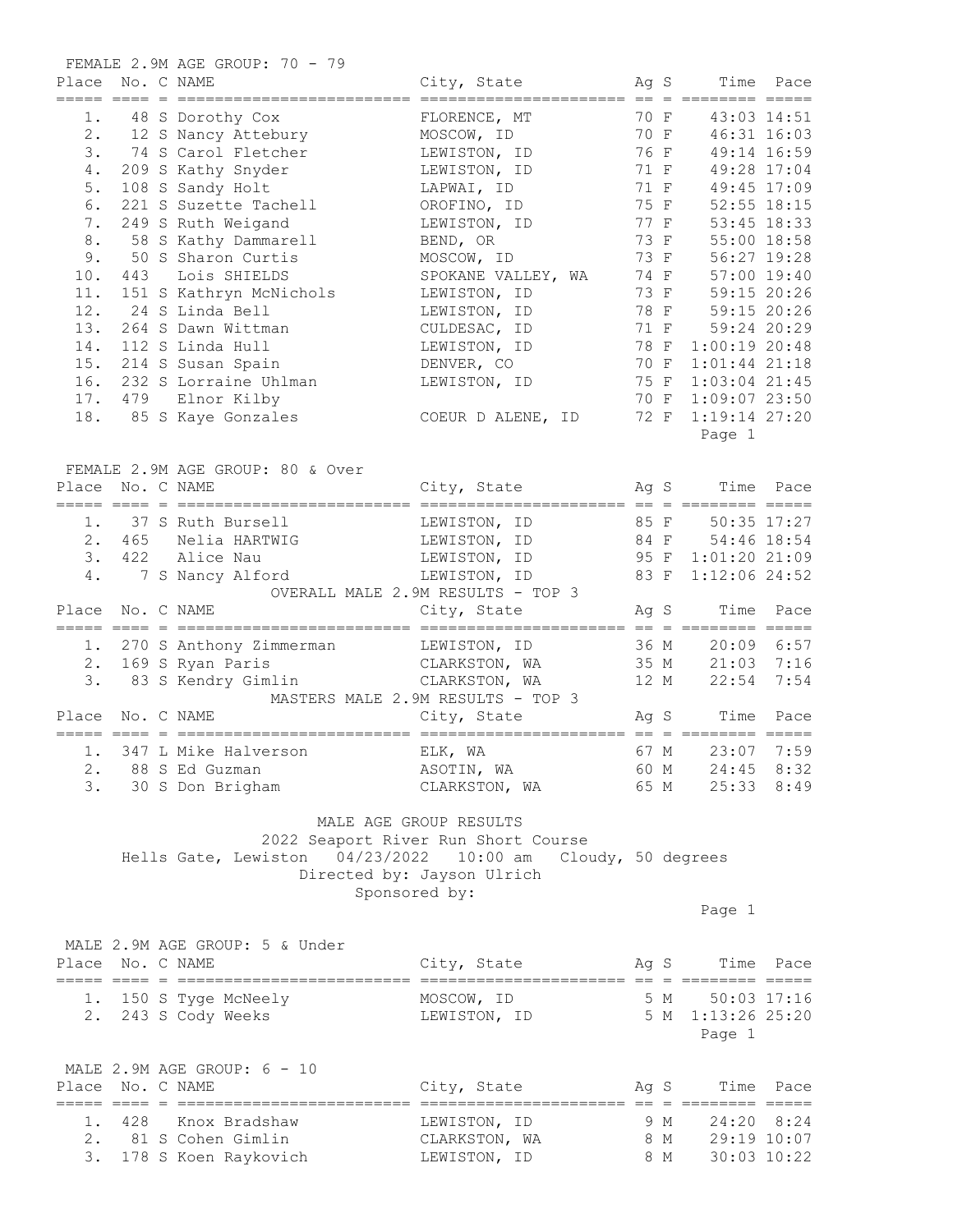| 4.    | 82 S Jack Gimlin                                            | CLARKSTON, WA                                                 |      | 8 M | 34:53 12:02                                                                    |              |
|-------|-------------------------------------------------------------|---------------------------------------------------------------|------|-----|--------------------------------------------------------------------------------|--------------|
|       | 5. 19 S Ryder Barton                                        | LEWISTON, ID                                                  |      |     | 10 M 36:24 12:33                                                               |              |
|       | 6. 145 S Kooper McMurry                                     | LEWISTON, ID                                                  |      |     | 7 M 43:57 15:10                                                                |              |
| 7.    | 135 S Clayne Lyons                                          | LEWISTON, ID                                                  |      | 8 M | $1:09:21$ 23:55                                                                |              |
|       |                                                             |                                                               |      |     | Page 1                                                                         |              |
|       | MALE 2.9M AGE GROUP: 11 - 15                                |                                                               |      |     |                                                                                |              |
| Place | No. C NAME                                                  | City, State                                                   | Ag S |     | Time                                                                           | Pace         |
|       |                                                             |                                                               |      |     |                                                                                |              |
|       | 1. 83 S Kendry Gimlin                                       | CLARKSTON, WA                                                 | 12 M |     |                                                                                | $22:54$ 7:54 |
|       | 2. 116 S Reuben James                                       | LEWISTON, ID                                                  | 13 M |     | 24:25 8:26                                                                     |              |
| 3.    | 460 Reed NEWELL                                             | PULLMAN, WA                                                   |      |     | 14 M 29:10 10:04                                                               |              |
| 4.    | 461 Taylor NEWELL                                           | PULLMAN, WA                                                   |      |     | 14 M 31:42 10:56                                                               |              |
| 5.    | 43 S Ethan Clements                                         | LEWISTON, ID                                                  |      |     | 12 M 33:30 11:34                                                               |              |
| 6.    | 65 S Jonathan Dugdale                                       | LEWISTON, ID                                                  |      |     | 13 M 33:57 11:43                                                               |              |
| 7.    | 403 S Ethan Coursey                                         | LEWISTON, ID                                                  |      |     | 14 M 41:33 14:20                                                               |              |
| 8.    | 457 Eli LINDIELL                                            | LEWISTON, ID                                                  |      |     |                                                                                |              |
| 9.    | 68 S Matthew Duhdale                                        | LEWISTON, ID                                                  |      |     |                                                                                |              |
| 10.   | 462 Connor SCHOLES                                          | PULLMAN, WA                                                   |      |     | 15 M 42:22 14:37<br>15 M 42:22 14:37<br>13 M 57:23 19:48<br>14 M 1:02:35 21:35 |              |
|       | 11. 262 S Graysen Wilson                                    | CLARKSTON, WA                                                 | 14 M |     | $1:02:35$ 21:35                                                                |              |
|       | 12. 148 S Soren McNeely                                     |                                                               | 14 M |     | $1:09:33$ 23:59                                                                |              |
|       |                                                             | MOSCOW, ID                                                    |      |     |                                                                                |              |
|       |                                                             |                                                               |      |     | Page 1                                                                         |              |
|       |                                                             |                                                               |      |     |                                                                                |              |
|       | MALE 2.9M AGE GROUP: 16 - 19                                |                                                               |      |     |                                                                                |              |
| Place | No. C NAME                                                  | City, State                                                   | Aq S |     | Time                                                                           | Pace         |
|       |                                                             |                                                               |      |     |                                                                                |              |
|       | 1. 247 S Logan Weigand                                      | LEWISTON, ID                                                  | 16 M |     | 28:45 9:55                                                                     |              |
|       | 2. 245 S Hunter Weigand                                     | LEWISTON, ID                                                  |      |     |                                                                                |              |
|       | 3. 201 S Joe Shields                                        | SPOKANE, WA                                                   |      |     | 17 M 32:07 11:05<br>16 M 36:11 12:29                                           |              |
|       | 4. 204 S Gabe Shields                                       | SPOKANE, WA                                                   |      |     | 18 M 36:12 12:29                                                               |              |
|       | 5. 437 Josh TATKO                                           | LEWISTON, ID 16 M 52:01 17:57                                 |      |     |                                                                                |              |
|       |                                                             |                                                               |      |     | Page 1                                                                         |              |
|       |                                                             |                                                               |      |     |                                                                                |              |
|       |                                                             |                                                               |      |     |                                                                                |              |
|       |                                                             |                                                               |      |     |                                                                                |              |
|       | MALE 2.9M AGE GROUP: 20 - 29                                |                                                               |      |     |                                                                                |              |
|       | Place No. C NAME                                            | City, State                                                   |      |     | Ag S                                                                           | Time Pace    |
|       |                                                             |                                                               |      |     |                                                                                |              |
|       | 1. 405 S Collin Jarries                                     | CLARKSTON, WA                                                 |      |     |                                                                                |              |
|       | 2. 438 Jake TATKO                                           | LEWISTON, ID                                                  |      |     | 23 M 30:47 10:37<br>21 M 30:06 10:37<br>21 M 39:06 13:29                       |              |
|       | 3. 213 S Ricky Spain                                        | DENVER, CO                                                    |      |     | 29 M 52:54 18:15                                                               |              |
|       | 4. 53 S Daniel Daily                                        | HAGERMAN, ID 24 M 54:59 18:58                                 |      |     |                                                                                |              |
|       | 5. 51 S Brian Daily                                         | HAGERMAN, ID 27 M 1:01:50 21:20                               |      |     |                                                                                |              |
|       | 6. 238 S Cutter Watkins MAPLE VALLEY, WA 22 M 1:02:05 21:25 |                                                               |      |     |                                                                                |              |
|       | 7. 266 S Brian Wong                                         | BOISE, ID                                                     |      |     | 28 M 1:02:11 21:27                                                             |              |
|       |                                                             |                                                               |      |     | Page 1                                                                         |              |
|       |                                                             |                                                               |      |     |                                                                                |              |
|       | MALE 2.9M AGE GROUP: 30 - 39                                |                                                               |      |     |                                                                                |              |
|       | Place No. C NAME                                            | City, State Mag S Time Pace                                   |      |     |                                                                                |              |
|       |                                                             |                                                               |      |     |                                                                                |              |
|       | 1. 270 S Anthony Zimmerman                                  | LEWISTON, ID 36 M 20:09 6:57                                  |      |     |                                                                                |              |
|       | 2. 169 S Ryan Paris                                         | CLARKSTON, WA 35 M 21:03 7:16                                 |      |     |                                                                                |              |
|       | 3. 42 S Richard Cattron                                     |                                                               |      |     |                                                                                |              |
|       |                                                             | LEWISTON, ID 36 M 26:34 9:10                                  |      |     |                                                                                |              |
|       | 4. 222 S Shane Taylor                                       | LAPWAI, ID 39 M 35:31 12:15                                   |      |     |                                                                                |              |
|       | 5. 104 S Keith Hepburn                                      | LEWISTON, ID                                                  |      |     |                                                                                |              |
|       | 6. 163 S William Mueller                                    | SPOKANE, WA                                                   |      |     |                                                                                |              |
|       | 7. 62 S Drew Denevan                                        | ENCINITAS, CA                                                 |      |     | 37 M 54:25 18:46<br>36 M 59:20 20:28<br>35 M 1:01:54 21:21                     |              |
|       |                                                             |                                                               |      |     | Page 1                                                                         |              |
|       |                                                             |                                                               |      |     |                                                                                |              |
|       | MALE 2.9M AGE GROUP: 40 - 49                                |                                                               |      |     |                                                                                |              |
|       | Place No. C NAME                                            | City, State Ag S                                              |      |     |                                                                                | Time Pace    |
|       |                                                             |                                                               |      |     |                                                                                |              |
|       | 1. 93 S Nate Hall                                           | VANCOUVER, WA 40 M 33:06 11:25                                |      |     |                                                                                |              |
|       | 2. 21 S Travis Bartschi                                     |                                                               |      |     |                                                                                |              |
|       | 3. 61 S Luke Davis<br>4. 248 S Mark Weigand                 | LEWISTON, ID<br>BOISE, ID<br>LEWISTON, ID<br>49 M 53:13 18:21 |      |     |                                                                                |              |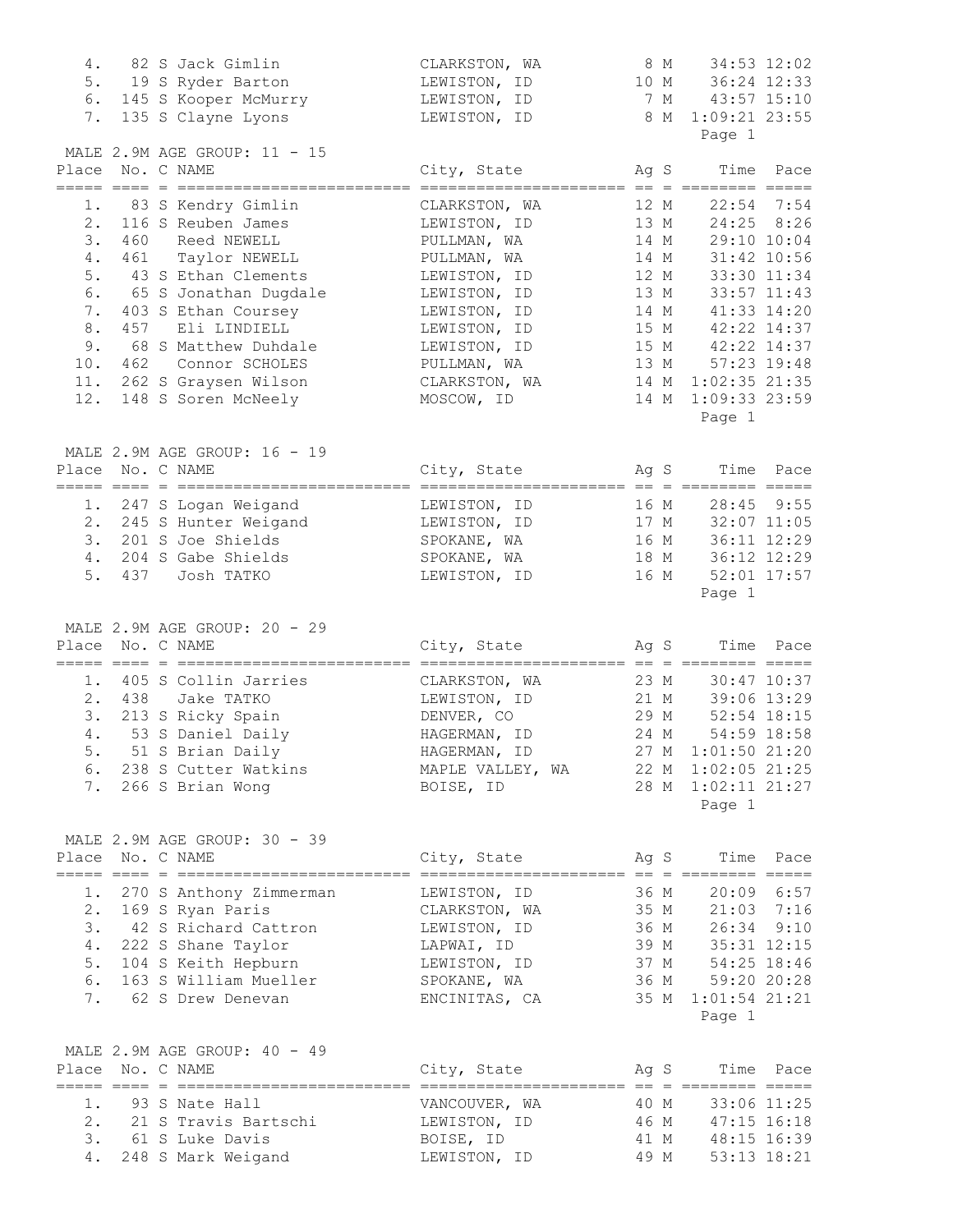| 5.               |  | 66 S Kevin Dugdale                                | LEWISTON, ID                         |              | 46 M                                                      | 54:18 18:44  |
|------------------|--|---------------------------------------------------|--------------------------------------|--------------|-----------------------------------------------------------|--------------|
| 6.               |  | 149 S Steve McNeely                               | MOSCOW, ID                           |              | 42 M 1:00:07 20:44                                        |              |
| 7.               |  | 89 S Kevin Haag                                   | LEWISTON, ID                         |              | 42 M 1:10:21 24:16                                        |              |
| 8.               |  | 244 S Matt Weeks                                  | LEWISTON, ID                         | 43 M         | 1:13:26 25:20                                             |              |
|                  |  |                                                   |                                      |              | Page 1                                                    |              |
|                  |  | MALE 2.9M AGE GROUP: 50 - 59                      |                                      |              |                                                           |              |
| Place No. C NAME |  |                                                   | City, State                          | Ag S         |                                                           | Time Pace    |
|                  |  |                                                   |                                      |              |                                                           |              |
|                  |  | 1. 167 S Joseph Palaia                            | BOISE, ID                            |              | 52 M                                                      | 26:29 9:08   |
| 2.               |  | 458 Chris JOHNSON                                 | LEWISTON, ID                         |              | 51 M 26:32 9:09                                           |              |
| 3.               |  | 8 S Nathan Alford                                 | LEWISTON, ID                         |              | 50 M 32:00 11:02                                          |              |
| 4.               |  | 125 S Jeff Knapp                                  | CLARKSTON, WA                        |              | 57 M 38:33 13:18                                          |              |
| 5.               |  | 203 S Tom Shields                                 | SPOKANE, WA                          |              | 53 M 52:35 18:08                                          |              |
|                  |  | 6. 140 S Ronald Mason                             | LEWISTON, ID                         |              | 59 M 53:28 18:26                                          |              |
|                  |  | 7. 257 S Rick Wilkins                             | LEWISTON, ID                         |              | 51 M 54:30 18:48                                          |              |
| 8.               |  | 424 Roger Holthaws                                | ST. MARIES, ID                       | 59 M         | $1:01:07$ 21:05                                           |              |
|                  |  |                                                   |                                      |              | Page 1                                                    |              |
| Place No. C NAME |  | MALE 2.9M AGE GROUP: 60 - 69                      | City, State                          |              | Ag S                                                      | Time Pace    |
|                  |  |                                                   |                                      |              |                                                           |              |
| 1.               |  | 347 L Mike Halverson                              | ELK, WA                              |              | 67 M                                                      | $23:07$ 7:59 |
| 2.               |  | 88 S Ed Guzman                                    | ASOTIN, WA                           | 60 M         | 24:45 8:32                                                |              |
| 3.               |  | 30 S Don Brigham                                  | CLARKSTON, WA                        | 65 M         | 25:33 8:49                                                |              |
| 4.               |  | 236 S Kim Waterhouse                              | LEWISTON, ID                         | 68 M         | 36:36 12:37                                               |              |
| 5.               |  | 448 Thomas CALLERY                                | LEWISTON, ID                         | 69 M         |                                                           | 38:14 13:11  |
| 6.               |  | 79 S Scott Funk                                   | LEWISTON, ID                         | 60 M         | 44:08 15:13                                               |              |
| 7.               |  | 67 S Ron Dugdale                                  | LEWISTON, ID                         |              | 68 M 45:48 15:48                                          |              |
| 8.               |  | 143 S Gene McCollum                               | ASOTIN, WA                           | 67 M         |                                                           | 47:37 16:25  |
| 9.               |  | 91 S Daniel Hall                                  | LEWISTON, ID                         | 65 M         | 48:32 16:45                                               |              |
| 10.              |  | 26 S Carl Berg                                    | COLVILLE, WA                         | 65 M         | $50:02$ 17:16                                             |              |
| 11.              |  | 15 S Aly Baerlocher                               | LEWISTON, ID                         | 64 M         | $51:46$ 17:51                                             |              |
| 12.              |  | 47 S Rich Cooke                                   | OREGON CITY, OR                      | 67 M         | 53:28 18:27                                               |              |
| 13.              |  |                                                   |                                      | 68 M         |                                                           | 53:48 18:33  |
| 14.              |  | 63 S Rick Denevan                                 | SPOKANE, WA                          | 64 M         |                                                           |              |
|                  |  | 180 S Don Regan                                   | MOSCOW, ID                           |              |                                                           | 53:53 18:35  |
| 15.              |  | 229 S Marty Trillhaase                            | LEWISTON, ID                         | 65 M<br>62 M | 54:13 18:42                                               |              |
| 16.              |  | 55 S Mark Daily                                   | HAGERMAN, ID                         |              |                                                           | 58:54 20:19  |
| 17.              |  | 59 S Mike Dammarell                               | BOISE, ID                            | 63 M         |                                                           | 58:55 20:19  |
| 18.              |  | 425 Bill Schumacher                               | LEWISTON, ID                         | 61 M         | $1:01:22$ 21:10                                           |              |
|                  |  | 19. 33 S Dave Bromund                             | LEWISTON, ID                         |              | 60 M 1:01:22 21:10                                        |              |
| 20.              |  | 96 S L David Hamner                               | EAGLE RIVER, AK 63 M 1:01:41 21:17   |              |                                                           |              |
|                  |  | 21. 160 S Jonathan Mueller                        | COEUR D'ALENE, ID 67 M 1:02:34 21:35 |              |                                                           |              |
|                  |  | 22. 25 S Leon Benjamin                            | LONGMONT, CO                         |              | 64 M 1:04:08 22:07                                        |              |
|                  |  |                                                   |                                      |              | Page 1                                                    |              |
|                  |  | MALE 2.9M AGE GROUP: 70 - 79                      |                                      |              |                                                           |              |
| Place No. C NAME |  |                                                   | City, State Ag S                     |              |                                                           | Time Pace    |
|                  |  |                                                   |                                      |              |                                                           |              |
|                  |  | 1. 13 S Rich Attebury                             | MOSCOW, ID                           |              | 79 M 42:19 14:36                                          |              |
|                  |  | 2. 75 S Ferrell Fletcher                          | LEWISTON, ID                         |              | 78 M 42:44 14:44                                          |              |
|                  |  | 3. 129 S Jim Liou                                 | MOSCOW, ID                           |              | 75 M 45:35 15:43                                          |              |
|                  |  | 4. 101 S Donald Heath-Simpson                     | JULIAETTA, ID                        |              | 71 M 48:33 16:45                                          |              |
|                  |  |                                                   | LEWISTON, ID                         |              |                                                           |              |
|                  |  | 5. 246 S Jerry Weigand<br>6. 60 S Monte Dammarell | SUNRIVER, OR                         | 71 M         | 78 M 53:45 18:33<br>71 M 1:01:53 21:21<br>$1:01:53$ 21:21 |              |
|                  |  |                                                   |                                      |              | Page 1                                                    |              |
|                  |  |                                                   |                                      |              |                                                           |              |
|                  |  | MALE 2.9M AGE GROUP: 80 & Over                    |                                      |              |                                                           |              |
| Place No. C NAME |  |                                                   | City, State Ag S                     |              |                                                           | Time Pace    |
|                  |  | 1. 124 S Gene Knapp                               | CLARKSTON, WA                        |              |                                                           |              |
|                  |  | 2. 227 S George Topping                           | LEWISTON, ID                         |              | 83 M 46:29 16:02                                          |              |
|                  |  | 3. 196 S Leroy Seth                               | LAPWAI, ID                           |              | 87 M 50:38 17:28                                          |              |
|                  |  | 4. 231 S Jim Uhlman                               | LEWISTON, ID                         | 81 M         | 85 M 53:30 18:27                                          | 57:45 19:55  |
|                  |  |                                                   |                                      |              |                                                           |              |